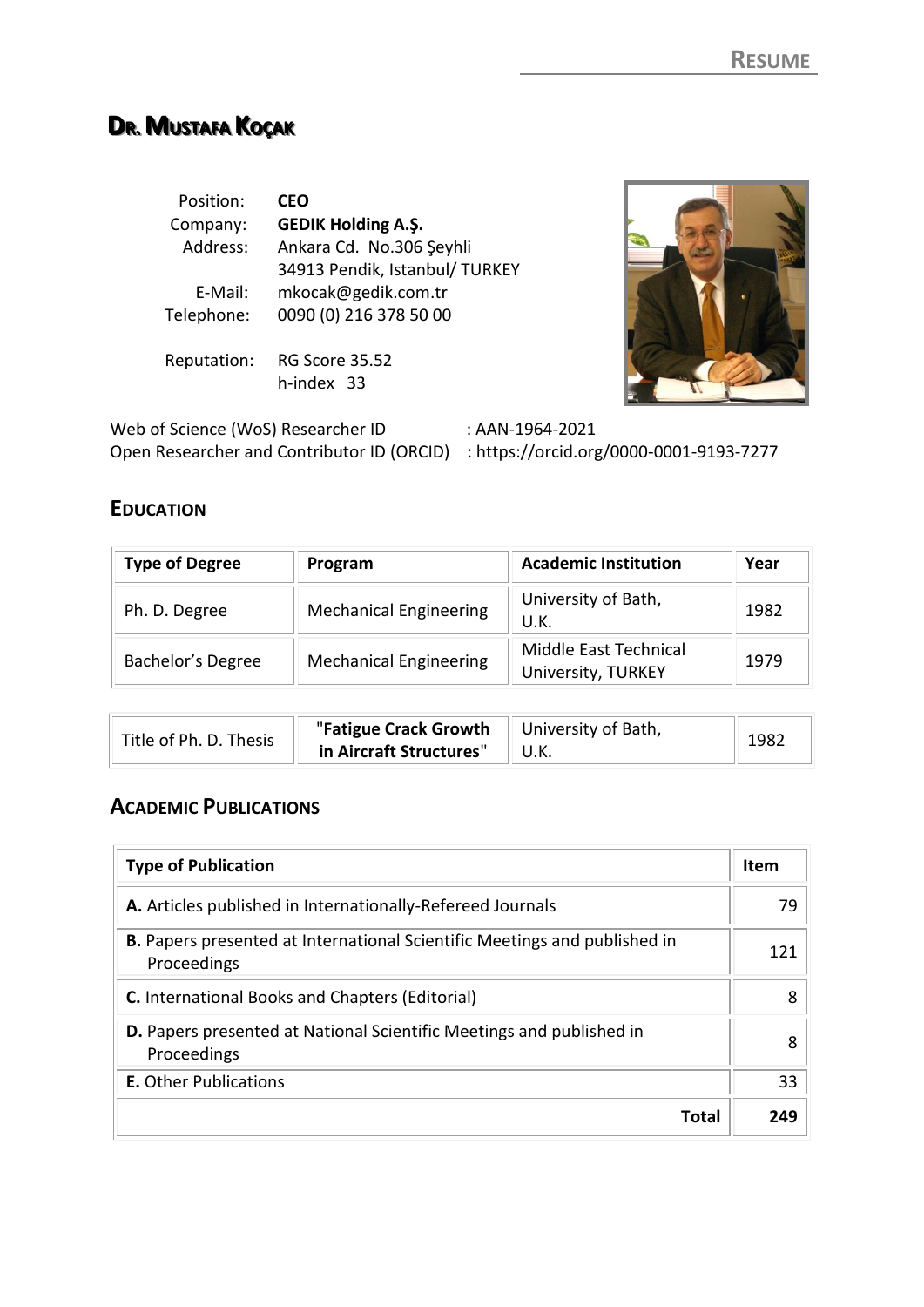# **TASKS & POSITIONS**

| <b>Position Title</b>  | Organization                                                                                                                             | Year        |
|------------------------|------------------------------------------------------------------------------------------------------------------------------------------|-------------|
| <b>CEO</b>             | Gedik Holding A. S.                                                                                                                      | $2009 - $   |
| Co-Coordinator         | EU Technology Platform: European Industrial<br>Safety (ETPIS), Structural Safety Group                                                   | 2003 - 2009 |
| Coordinator            | European Thematic Network (TN): Fitness for<br>Service (FITNET) (http://www.eurofitnet.org)                                              | 2002 - 2008 |
| Chairman               | International Institute of Welding (IIW) -<br>Commission X: Structural Performance and<br><b>Fracture Avoidance</b>                      | 2002 - 2012 |
| Coordinator            | European Project on Joining of<br>Supermartensitic Steel Pipes (JOTSUP)                                                                  | 1999 - 2003 |
| Coordinator            | European Project on Assessment of Power<br>Beam Welds (ASPOW)                                                                            | 1993 - 1996 |
| Co-Chair of Tech. Com. | <b>German Thematic Network</b><br>(National Research Group of DVS-VdEh-DVM):<br><b>Fracture Mechanics of Welds</b>                       | 1995 - 2002 |
| Dept. Manager          | GKSS Research Center, Materials Research,<br>Materials Application and Technology Center<br>(WATZ)                                       | 1998 - 2005 |
| Dept. Manager          | GKSS Research Center, Materials Research,<br>Department of Joining and Assessment (WMF)                                                  | 1991 - 2009 |
| <b>Group Manager</b>   | <b>GKSS Research Center, Materials Research</b>                                                                                          | 1984 - 1991 |
| Post-Doc.              | University of Liverpool, Department of<br>Metallurgy; Research Topic: Micro structural<br><b>Investigation of Pressure Vessel Steels</b> | 1982 - 1984 |

# **-1- Professional Background**

### **-2- Managerial Positions**

| <b>Position Title</b>       | Organization                                                                                               |
|-----------------------------|------------------------------------------------------------------------------------------------------------|
| <b>Division Manager</b>     | Applied Metallurgy, GKSS Research Center, Materials<br>Research, Germany                                   |
| <b>Division Manager</b>     | Application and Usage (WUN), GKSS Research Center,<br>Germany                                              |
| Chair of Sub-<br>Commission | Sub-Commission X-F: Weld Mis-Match Effect, International<br>Institute of Welding (IIW)                     |
| Member                      | Technical Management Board (TMB), International Institute of<br>Welding (IIW)                              |
| Co-chair                    | European Project on Welding of Aerospace Al-alloys using<br>laser beam and friction stir welding (WEL-AIR) |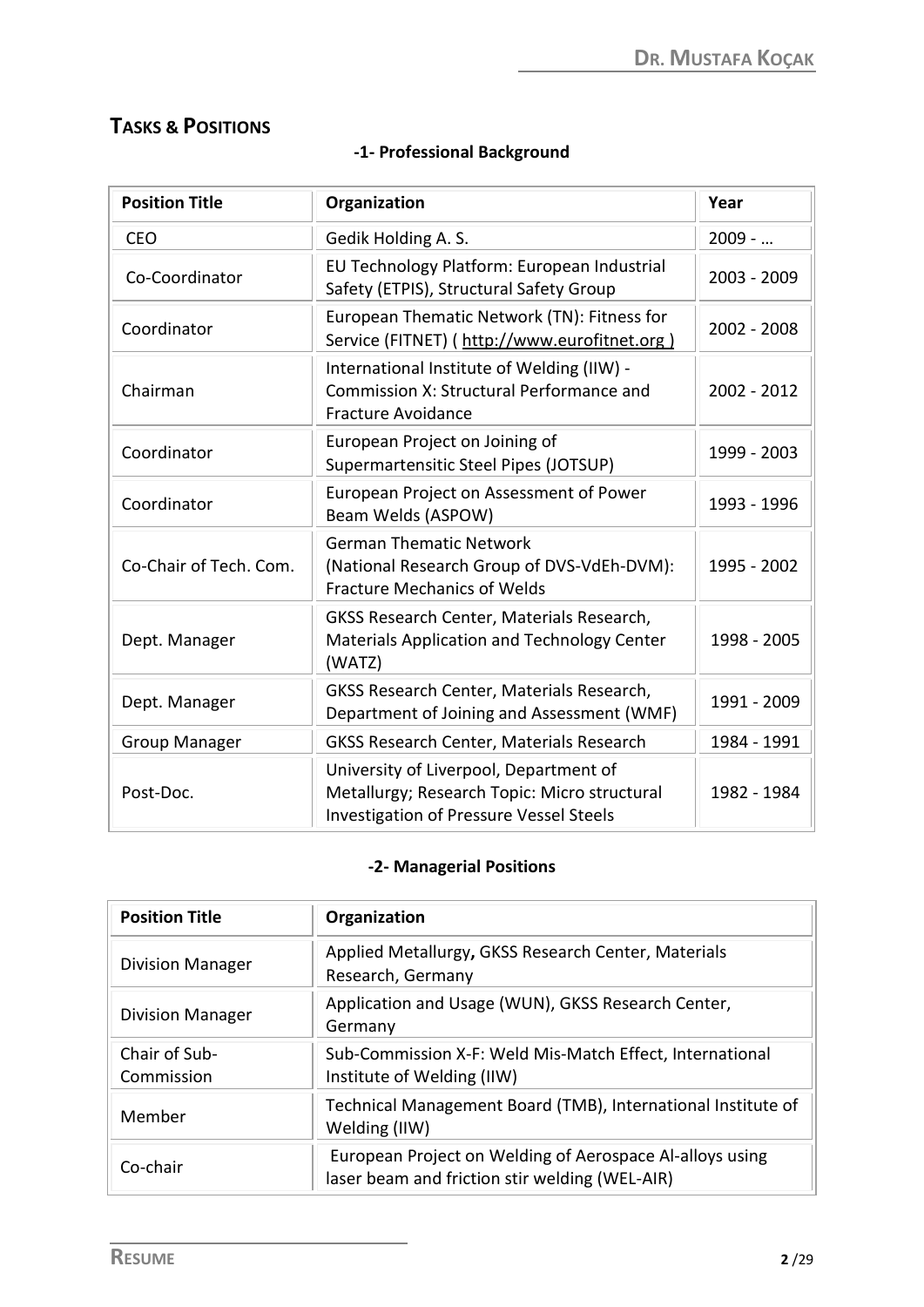## **BRIEF BIOGRAPHY**

Dr. Mustafa Koçak got his B. Sc. in Mechanical Engineering at the Middle East Technical University – Gaziantep Campus, Turkey. He has completed his Ph. D. degree at the University of Bath – U.K. in 1982. Till 1985 he has been a post-doctorate of Materials Science in University of Liverpool.

The topic of his Ph. D. study was "Fatigue Crack Propagation Analysis of Aircraft Al-alloy Structures" and the topic of his post-doctorate study at the University of Liverpool was "Micromechanism of Ductile Fracture of Pressure Vessel Steels".

His areas of interest are advanced welding technologies, microstructure, fatigue, residual stress and fracture assessment of welded structures.

He has made numerous invited lectures at various international events in the field of welding technology and fracture mechanics of weldments.

He has published about 240 scientific and technical papers as well as editing or co-editing several international conference proceedings in the fields of welding and fracture mechanics such as:

- Welding 90 (Technology Materials Fracture) 1990 Geesthacht/ Germany
- **MIS-MATCH 93 (Mismatching of Welds) 1993 Lüneburg/ Germany**
- MIS-MATCH 96 (Mismatching of Welds and Interfaces) Lüneburg/ Germany
- ASPOW (Assessment of Power Beam Welds EU Project) 1999 Geesthacht/Germany
- WEL-AIR (Short Distance Welding Concepts for Airframes EU Project) 2007 Geesthacht / Germany
- IDA ( Investigation on Damage Tolerance Behaviour of Aluminium Alloys EU Project) 2005 - Geestacht / Germany
- FITNET (European Fitness for Service Network) 2006 Amsterdam/ The Netherlands
- $\blacksquare$  IIW AWST 2010 Istanbul/ Turkey
- IIW AWST 2011 Antalya/ Turkey

He has coordinated several European research projects on welding technologies and welding mechanics, such as ASPOW (Assessment of Power Beam Welds, 1996 – 1999), JOTSUP (Joining Technologies of 13 Cr Supermartensitic Steel Pipes, 2003) and European Fitness for Service Network (FITNET; Fracture, Fatigue, Creep and Corrosion, 2006).

He was also Task Leader in several EU-Projects such as SINTAP (Structural Integrity Assessment Procedures), IDA ( Investigation on Damage Tolerance Behaviour of Aluminium Alloys) and WEL-AIR (Short Distance Welding Concepts for Airframes).

Having worked as scientist, head of research groups, manager of department as well as manager of Materials Application and Technology Center (WATZ) at the GKSS Research Center from October 1984 to August 2009, Dr. Koçak became CEO of GEDIK Holding in Turkey in September 2009.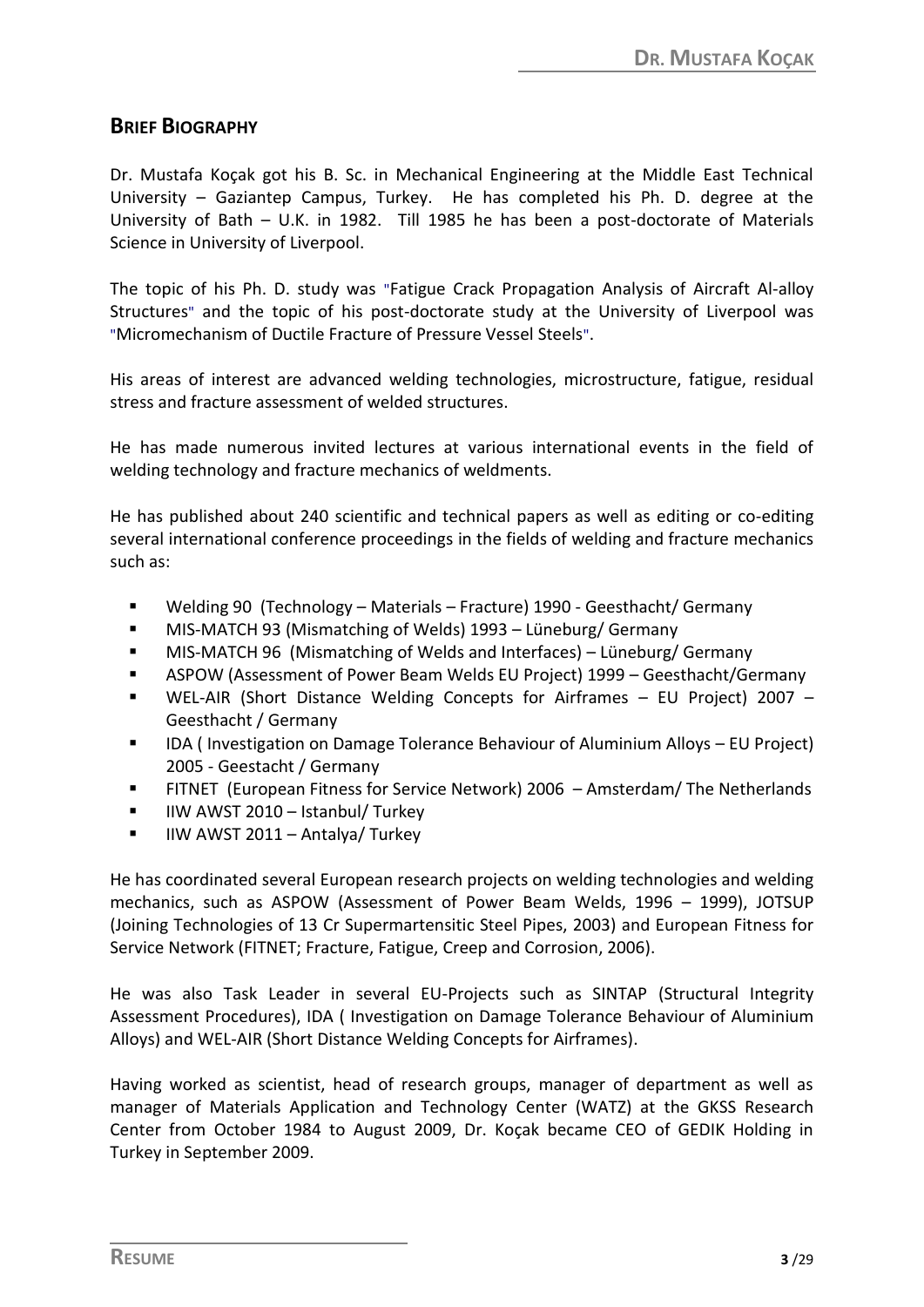With his research group at the GKSS Research Center as well as with his current capacity as CEO of the Gedik Holding (where it has leading welding company, Gedik Welding, in Turkey ) he has contributed (and is contributing) to the International Institute of Welding (IIW) activities as well as technical commission works and conferences.

He has contributed to the hosting and organization of the first IIW Annual Assembly and International Conference AWST in Istanbul/Turkey at 2010 with over 900 participants.

He has served IIW as Sub Commission X-F (Mis matching of welds) and three terms (2003 – 2012) as Chairman of the Commission X - Structural Performances of Welded Joints – Fracture Avoidance - of the IIW.

He has served IIW as a member of the Technical Management Board (TMB). During his membership, he has initiated and contributed to the preparation of the first IIW Strategy Book (White Book) and he is currently co-editor of this IIW document.

He has been active participant of the IIW Annual Meetings last 24 years.

In December 2010 he has been elected as Chairman of the Turkish Welding Technology Academy (TKTA) who is one of the Turkish member societies of the IIW. He has been involved in Gedik Education Foundation (GEV) and Gedik University with their roles as major Turkish member societies of the IIW.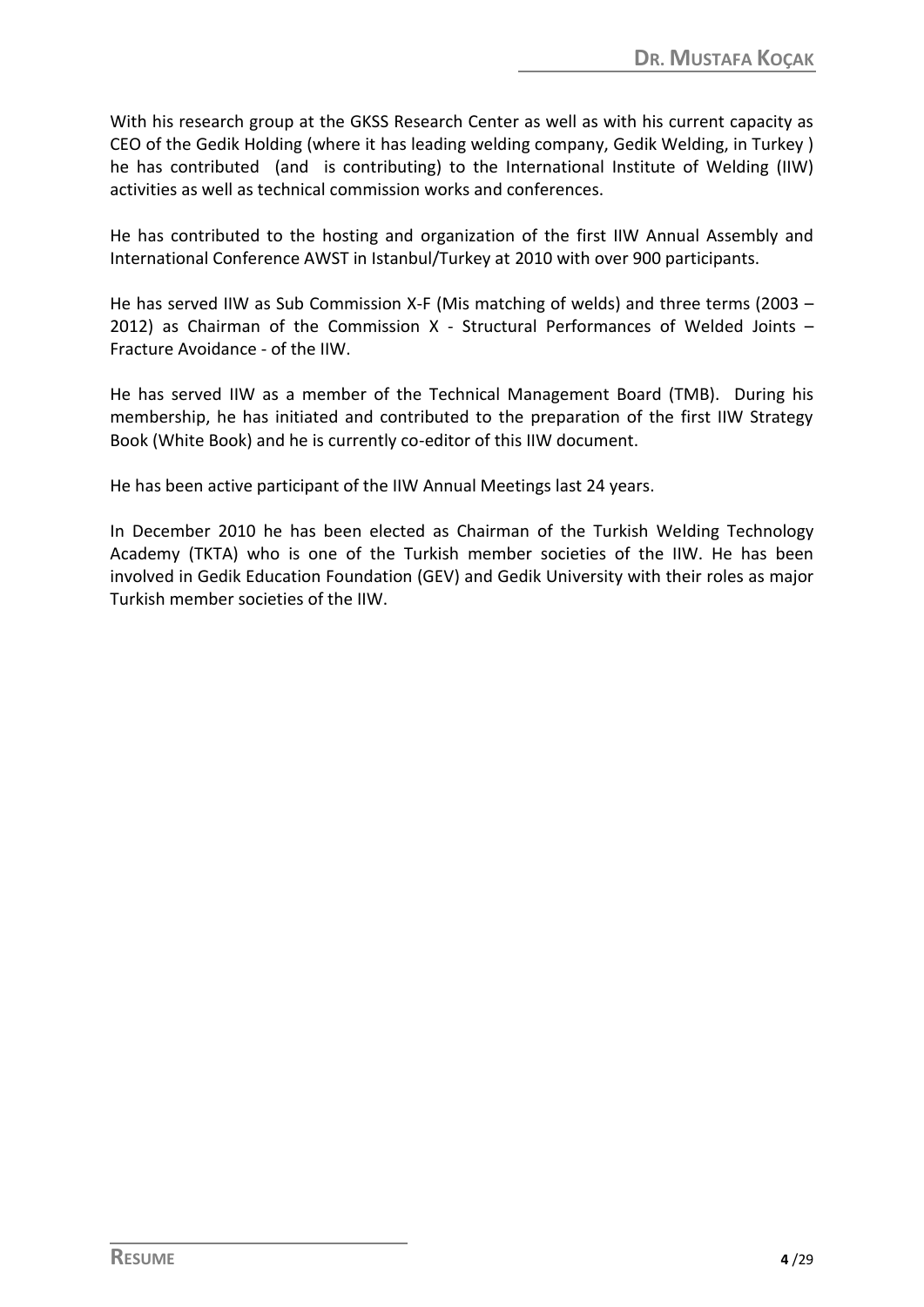# **SUPERVISED THESIS**

- **1.** E. Junghans, "Fracture Assessment of Repair Welds in Steel Structures", PhD. thesis (1996), Hamburg University of Technology, Hamburg-Harburg, Germany
- **2.** A. Insfran, "Fracture Toughness Evaluation of Laser Beam Welded Structural Steels", PhD. thesis (1999), Hamburg University of Technology, Hamburg-Harburg, Germany
- **3.** E. Seib, "Residual Strength Analysis of Laser Beam and Friction Stir Welded Aluminum Panels for Aerospace Applications", PhD. thesis (2005), Hamburg University of Technology, Hamburg-Harburg, Germany
- **4.** S. Cicero, "Constraint Analysis of Welded Structures for Fitness for Service Assessment", PhD. thesis (2007), University of Cantabria, Santander, Spain
- **5.** S. Simoes, "Diffusion Bonding of TiAl using Nano Multi Layer Technique", PhD. thesis (2010), University of Porto, Portugal
- **6.** V. Uz, "Improvement of Damage Tolerance of Laser Beam Welded Stiffened Al-Alloy Panels for Airframes using the Crenellation Technique", PhD thesis (2010), Hamburg University of Technology, Hamburg-Harburg, Germany
- **7.** Ç. Yeni, "Fracture Analysis of Similar and Dissimilar Laser Welds", PhD thesis, Dokuz Eylül University, Izmir, Turkey
- **8.** F. Bayraktar, "Analysis of Residual Stress in Laser Beam Welded Aerospace Aluminum T-joints by Neutron Diffraction and FE-Modelling", PhD. thesis (2011), Hamburg University of Technology, Hamburg-Harburg, Germany
- **9.** S. E. Eren, "Advancing the Damage Tolerance of Laser Beam Welded Steels using the Crenellation Technique", Ph D. thesis (2012), Imperial College London, U.K.
- **10.** H. D. Gençkan, "Doğalgaz Boru Hatlarında Orbital Kaynak Teknolojisi Kullanılarak Yapılan Kaynakların Mikroyapı ve Mekanik Özelliklerinin İncelenmesi", Ph.D. thesis (planned for 2014), Istanbul Technical University, Istanbul, Turkey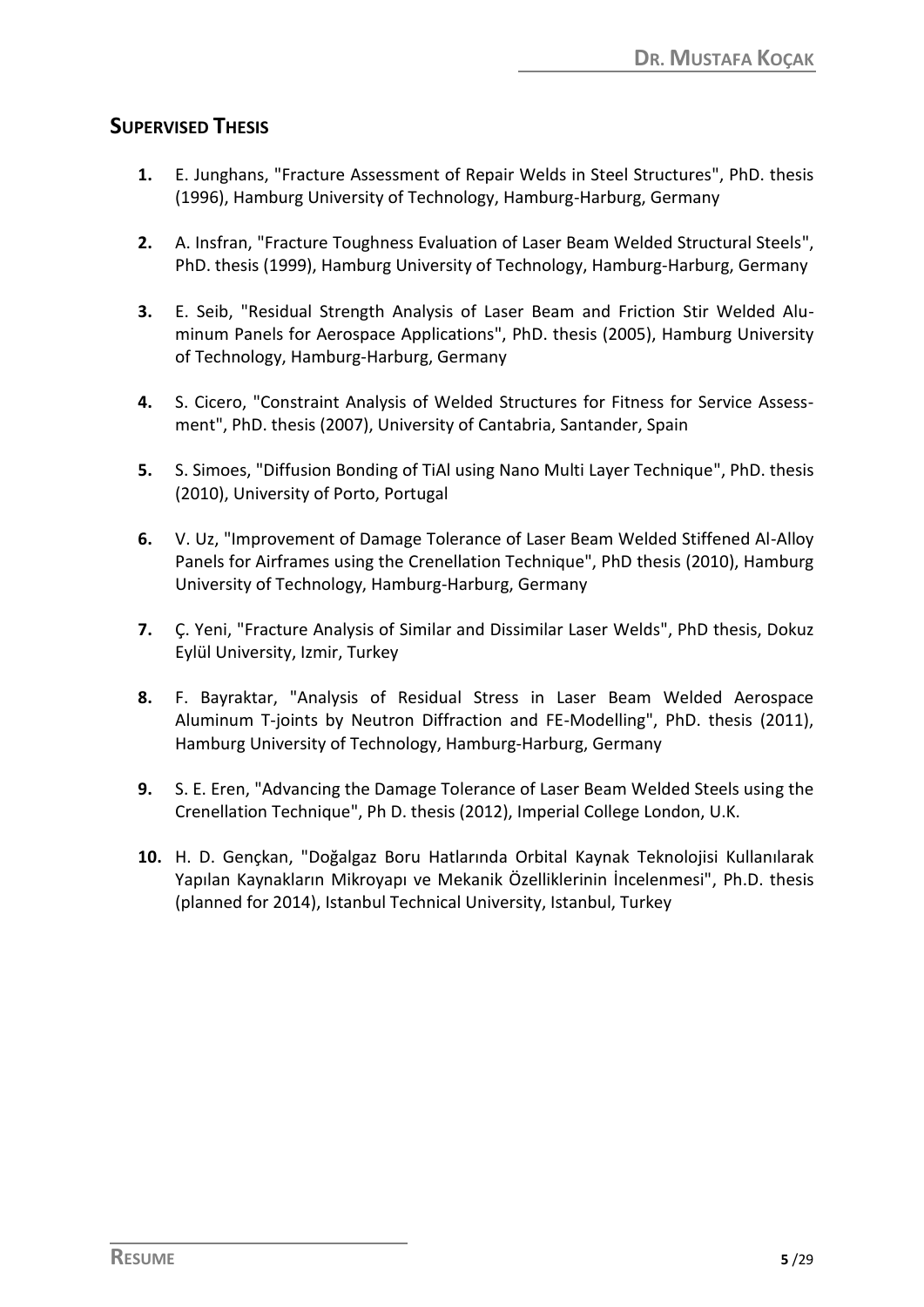# **ACADEMIC PUBLICATIONS**

#### **A. Articles published in Internationally-Refereed Journals (1)**

- **A1.** M. Koçak, L. Chen, G. Terlinde, G. Gnirß and K.-H. Schwalbe, "CTOD Testing of HAZ and Analysis of Pop-in Behaviour", *Transactions of the ASME, Journal of Offshore Mechanics and Arctic Engineering*; 1990, Vol. 112, pp. 214-222
- **A2.** E. Tschegg, H.O.K. Kirchner and M. Koçak, "Cracks at the Ferrite-Austenite Interface", Acta Metall. Mater., 1990, Vol. 38, No. 3, pp. 469-478, *GKSS 90/E/8*
- **A3.** E. Tschegg, H. O. K. Kirchner and M. Koçak, "Interfacial and Subinterfacial Cracks in the Copper-Ferrite System", *Journal of Engineering Fracture Mechanics*; 1991, Vol. 39, No. 4, pp. 739-750
- **A4.** B. Petrovski and M. Koçak, "Fracture of Surface-Cracked Undermatched Weld Joint in High-Strength Steel", Transactions of the ASME, *Journal of Offshore Mechanics and Arctic Engineering*; 1993, Vol. 115, pp. 229-236
- **A5.** I. Rak, M. Koçak and B. Petrovski, "Fracture Toughness Evaluation of Repair Welded Joints for Offshore Application", Welding in the World, 1994, Vol. 33, No. 3, pp. 168- 177
- **A6.** G. Çam, K.-H. Bohm, J. Müllauer and M. Koçak, "The Fracture Behaviour of Diffusion-Bonded Duplex Gamma TiAl", *JOM*-*The Journal of the Minerals, Metals and Materials Society;* 1996, Vol. 48, No. 11, pp. 66-68
- **A7.** I. Rak, V. Gliha and M. Koçak, "Weldability and Toughness Assessment of Ti-Microalloyed Offshore Steel", *Metallurgical and Materials Transactions A*; 1997, Vol. 28, pp. 199-206
- **A8.** G. Çam, M. Koçak, D. Dobi, L. Heikinheimo, and M. Siren, "Fracture Behaviour of Diffusion Bonded Bimaterial Ti-Al Joints", *Mis-Matching of Interfaces and Welds*, *Journal of Science and Technology of Welding and Joining*; 1997, Vol. 2, No. 3, pp. 95-101
- **A9.** G. Çam, Ç. Yeni, S. Erim, V. Ventzke and M. Koçak, "Investigation into Properties of Laser Welded Similar and Dissimilar Steel Joints", *Science and Technology of Welding and Joining*; 1998, Vol. 3, No. 4, pp. 177-189
- **A10.** G. Çam and M. Koçak, "Progress in Joining of Advanced Materials, Part 1: Solid State Joining, Fusion Joining, and Joining of Intermetallics", *Science and Technology of Welding and Joining;* 1998, Vol. 3, No. 3, pp. 105-125
- **A11.** G. Çam and M. Koçak, "Progress in Joining of Advanced Materials, Part 2: Joining of Metal Matrix Composites and Joining of other Advanced Materials", *Science and Technology of Welding and Joining;* 1998, Vol. 3, No. 4, pp. 159-175
- **A12.** G. Çam and M. Koçak, "Progress in Joining of Advanced Materials", *International Materials Reviews*; 1998, Vol. 43, No. 1, pp. 1-44
- **A13.** G. Çam, H. Clemens, R. Gerling and M. Koçak, "Diffusion Bonding of Fine Grained Gamma-TiAl Sheet", *Zeitschrift für Metallkunde;* 1999, Vol. 90, No. 4, pp. 284-288
- **A14.** G. Çam, H. Clemens, R. Gerling and M. Koçak, "Diffusion Bonding of Gamma-TiAl Sheets", *Intermetallics*; 1999, Vol. 7, No. 9, pp. 1025-1031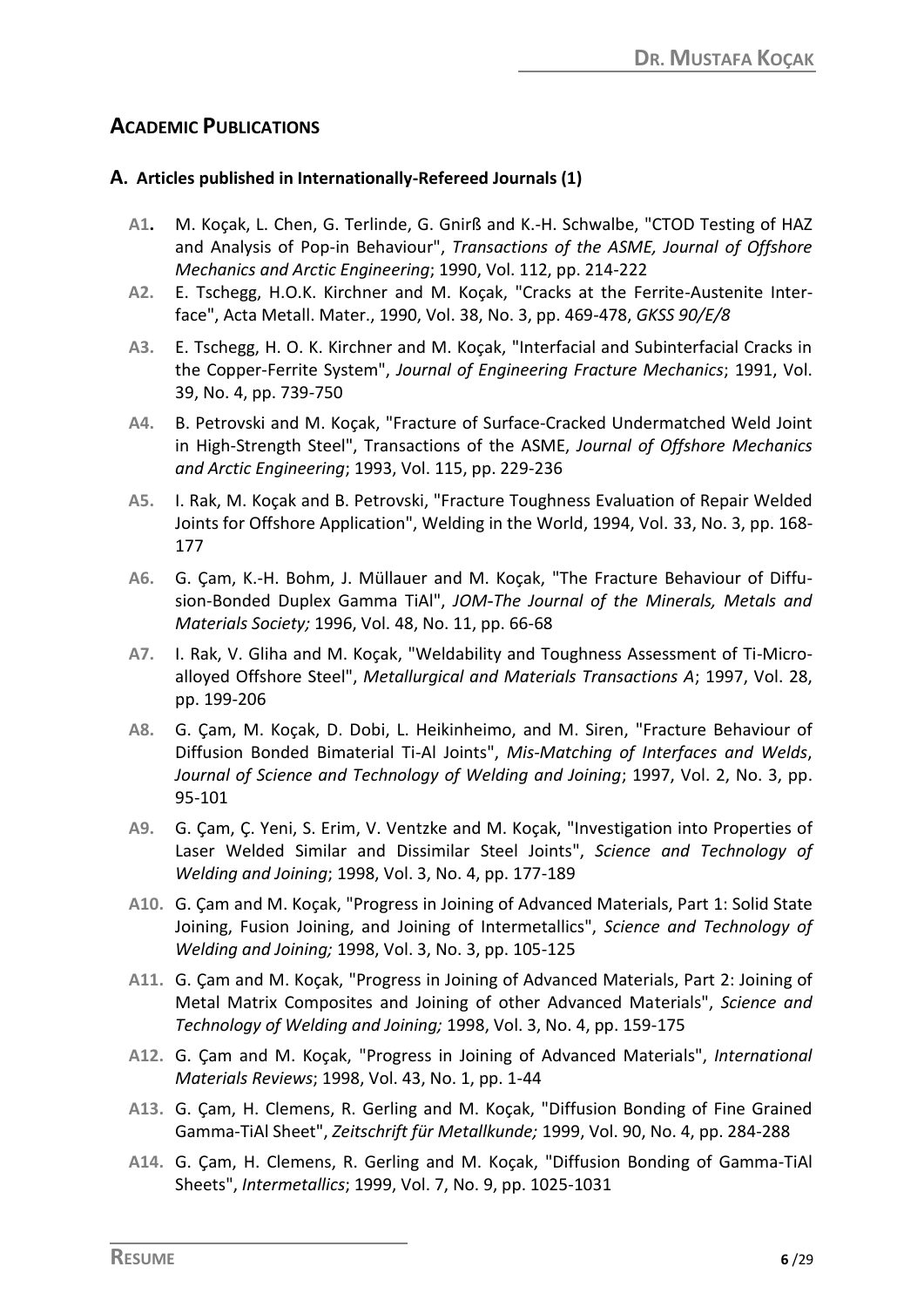#### **A. Articles published in Internationally-Refereed Journals (2)**

- **A15.** G. Çam, V. Ventzke, J. F. dos Santos, M. Koçak, G. Jennequin and P. Gonthier-Maurin, "Characterization of Electron Beam Welded Al-Alloys", *Science and Technology of Welding and Joining*; 1999, Vol. 4, No. 5, pp. 317-323
- **A16.** S. Alexandrov, N. Chicanova and M. Koçak, "Analytical Yield Load Solution for Overmatched Center Cracked Tension Specimen", *Engineering Fracture Mechanics*; 1999, Vol. 64, pp. 383-399
- **A17.** M. Gu, Z. Wu, Y. Jin and M. Koçak, "Effects of Reinforcements on the Aging Response of a ZK60-based Hybrid Composite", *Materials Science & Engineering A272*; 1999, pp. 257 – 263
- **A18.** S. Alexandrov and M. Koçak, "Limit Load Solutions for Bilayer Plates with a Thorough Crack Subject to Tension", *Engineering Fracture Mechanics*; 1999, Vol. 64, No. 4, pp. 507-511
- A19. G. Cam and M. Koçak, "Diffusion Bonding of Investment Cast y-TiAl", *Journal of Materials Science*; 1999, Vol. 34, GKSS-No. 99/E/58, pp. 3345-3354
- **A20.** G. Çam, M. Koçak and J. F. dos Santos, "Developments in Laser Beam Welding of Metallic Materials and Characterization of the Joints", *Welding in the World;* 1999, Vol. 43, No. 2, pp. 13-26
- **A21.** G. Çam, S. Erim, Ç. Yeni and M. Koçak, "Determination in Laser Beam Welding of Metallic Materials and Fracture Properties of Laser Beam Welded Joints", *Welding Journal Research Supplement;* 1999, Vol. 78, No. 6, pp. 193-201
- **A22.** Y.-J. Kim, M. Koçak, R. A. Ainsworth and U. Zerbst, "SINTAP Defect Assessment Procedure for Strength Mis-Matched Structures", *Special Issue of the Engineering Fracture Mechanics*; 2000, Vol. 67, No. 479, pp. 529-546
- **A23.** G. Çam, V. Ventzke, J. F. dos Santos, M. Koçak, G. Jennequin, P. Gonthier-Maurin, M. Penasa, C. Rivela and D. Bosselier, "Characterization of Laser and Electron Beam Welded Al-Alloys", *Prakt. Metallogr.;* 2000, Vol. 3, No. 2, pp. 59-89
- **A24.** M. Koçak, J. F. dos Santos and S. Riekehr, "Trends in Laser Beam Welding Technology and Fracture Assessment of Weld Joints", *Science and Technology of Welding and Joining*; 2001, Vol. 6, No. 6, pp. 347-350
- **A25.** U. Zerbst, M. Koçak and P. Huebner, "Bruchmechanische Bewertung von Schweissverbindungen", *Materialprüfung*; 2002, Vol. 44, No. 9, pp. 333-357
- **A26.** N. Gubeljak, U. Zerbst and M. Koçak, "Prediction of the Maximum Load of Precracked Welded Plates Using Charpy Data According to the Default Level of the European SINTAP Procedure", *International Journal of Pressure Vessels and Piping*; 2002, Vol. 79, pp. 89-98
- **A27.** P. Staron, M. Koçak and S. Williams, "Residual Stresses in Friction Stir-Welded Al Sheets", *Applied Physics A*.; 2002, Vol. 74, pp. 1161-1162
- **A28.** M. Koçak, M. Pakdil and G. Çam, "Fracture Behavior of Diffusion Bonded Titanium Alloys with Strength Mismatch", *Science and Technology of Welding and Joining*; 2002, Vol. 7, No. 4, pp. 187-196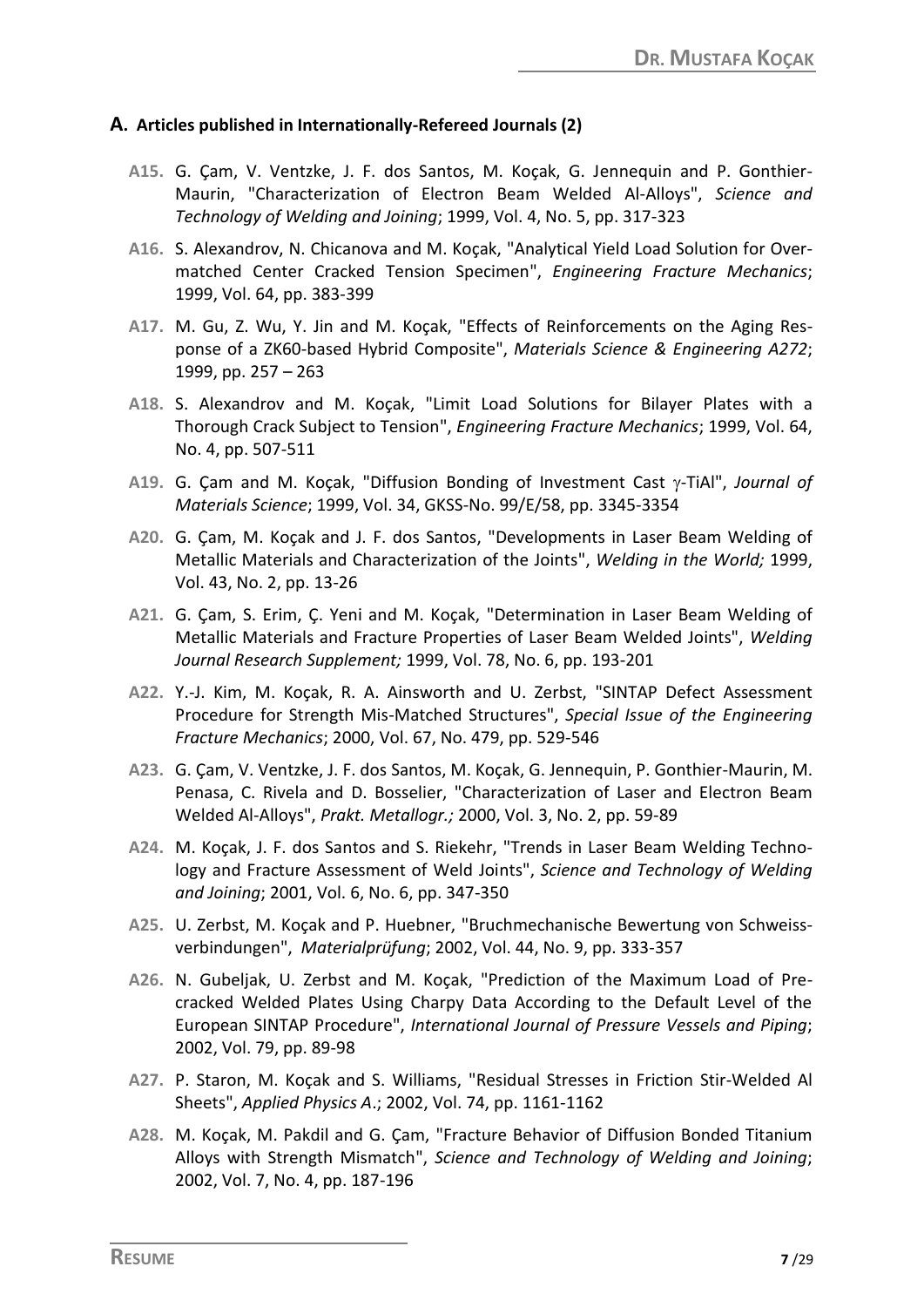#### **A. Articles published in Internationally-Refereed Journals (3)**

- **A29.** A. K. Motarjemi and M. Koçak, "Tensile Yield Load Solutions for Centre Cracked Bilayer (Clad) Plates with and without Repair Welds", *Science and Technology of Welding and Joining;* 2002, Vol. 7, No. 5, pp. 299-305
- **A30.** A. K. Motarjemi and M. Koçak, "Fracture Assessment of a Clad Steel Using Various SINTAP Defect Assessment Procedure Levels", *International Journal of Fatigue and Fracture of Engineering Materials and Structures;* 2002, Vol. 25, pp. 929-939
- **A31.** N. Gubeljak, L. Legat and M. Koçak, "Effect of Fracture Path on the Toughness of Weld Metal", *International Journal of Fracture*; 2002 Vol. 115, No. 4, pp. 343-359
- **A32.** A. K. Motarjemi, M. Koçak and V. Ventzke, "Mechanical and Fracture Characterization of a Bi-Material Steel Plate", *International Journal of Pressure Vessels and Piping*; 2002, Vol. 79, pp. 181 – 191
- **A33.** P. Nègre, D. Steglich, W. Brocks, and M. Koçak, "Numerical Simulation of Crack Extension in Aluminum Welds", *Computational Materials Science;* 2003, Vol. 28, pp. 723-731
- **A34.** E. Seib, M. Koçak, and H. Assler, "Structural Integrity Assessment of Welded Aerospace Aluminum Alloy using SINTAP Route", *MP Materialprüfung – 46. Jahrgang;* 2004, No. 11-12, pp. 556-564
- **A35.** E. Seib, M. Koçak and H. Assler, "Fracture Assessment of Welded Aerospace Aluminum Alloy using SINTAP Route", Welding in the World, 2004, Vol. 48, No. 11/12; 2004, Vol. 46 No. 11-12, pp. 2-8
- **A36.** F. Gärtner, T. Stoltenhoff, J. Voyer, H. Kreye, S. Riekehr and M. Koçak, "Mechanical Properties of Cold-Sprayed and Thermally Sprayed Copper Coatings", *Int. Journal of Surface&Coatings Technology*; 2005, Vol. 20, pp. 6770-6782
- **A37.** J. Besson, Y. Madia, A. Motarjemib, M. Koçak, G. Martin and P. Hornet, "Crack Initiation and Propagation Close to the Interface in a Ferrite-Austenite Joint", *Materials Science and Engineering A*; 2005, pp. 84-91
- **A38.** E. Seib and M. Koçak, "Fracture Analysis of Strength Undermatched Welds of Thin-Walled Aluminum Structures using FITNET Procedure", IIW-1709-05, *Welding in the World;* 2005, Vol. 49, No. 11/12, pp. 58-69
- **A39.** W. V. Vaidya, M. Horstmann, Eduard Seib, K. Toksoy and M. Koçak, "Assessment of Fracture and Fatigue Crack Propagation of Laser Beam and Friction Stir Welded Aland Mg-Alloys", *Int. J. Advanced Engineering Materials;* 2006, Vol. 8, No. 5, pp. 399- 405
- **A40.** G. Çam, G. İpekoğlu, K.-H. Bohm and M. Koçak, "Investigation into the Microstructure and Mechanical Properties of Diffusion Bonded TiAl Alloys"*, J. Mater Sci.;* 2006, Vol. 41, No. 16, pp. 5273-5282
- **A41.** L. I. Duart, A. S. Ramos, M. F. Vieira, F. Viana, M. T. Vieira and M. Koçak, "Solid-State Diffusion Bonding of Gamma-Tial Alloys using Ti/Al Thin Films as Interlayers", *Science Direct – Intermetallics;* 2006, Vol. 14, pp. 1151-1156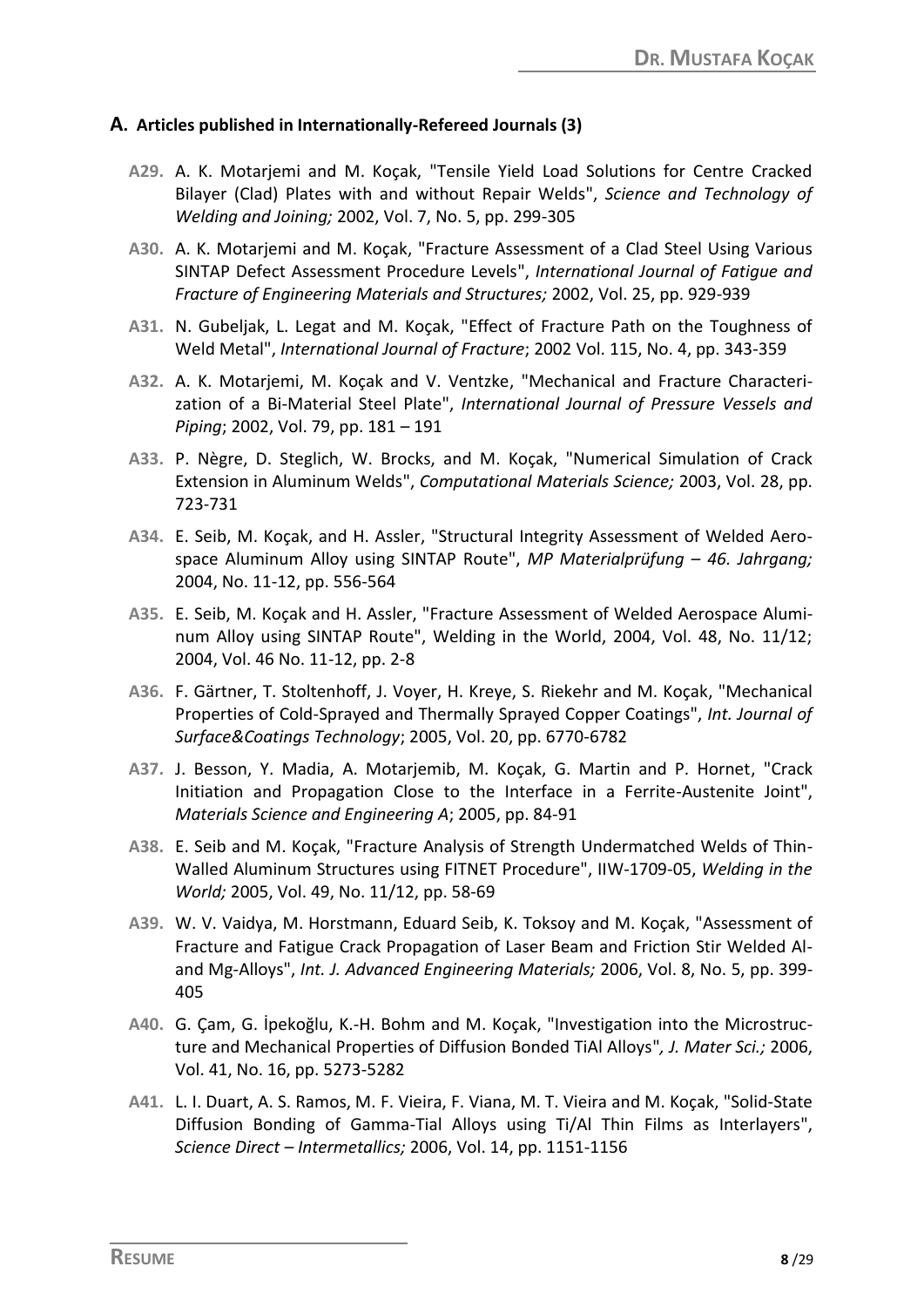#### **A. Articles published in Internationally-Refereed Journals (4)**

- **A42.** W. V. Vaidya, K. Angamuthu, M. Koçak, R. Grube and J. Hackius, "Strength and Fatigue Resistance of Laser-MIG Hybrid Butt Welds of an Airframe Aluminium Alloy AA6013", *Welding in the world;* 2006, Vol. 50, No. 11-12, pp. 88-97
- **A43.** M. B. Kannan, W. Dietzel, C. Blawert, S. Riekehr and M. Koçak, "Stress Corrosion Cracking Behavior of Nd:YAG Laser Butt Welded AZ31 Mg Sheet", *Materials Science and Engineering A;* 2007, Vol. 444, pp. 220-226
- **A44.** D. A. Price, S. W. Williams, A. Wescott, C. J. C. Harrison, A. Rezai, A. Steuwer, M. Peel, P. Staron and M. Koçak, "Distortion Control in Welding by Mechanical Tensioning", *Science and Technology of Welding and Joining*; 2007, Vol. 12, No. 7, pp. 620-633
- **A45.** S. Daneshpour, S. Riekehr, M. Koçak, V. Ventzke and A. I. Koruk, "Analysis of Resistance and Laser Spot Welds of Advanced High Strength Steels for Automotive Applications", *Science and Technology of Welding and Joining*; 2007, Vol. 12, pp. 508-515
- **A46.** S. Alexandrov and M. Koçak, "Limit load Analysis of Strength Undermatched Welded T-Joints Under Bending", *Int. Journal of Fatigue Fract. Engng. Mater Struct.;* 2007, Vol. 30, pp. 351-355
- **A47.** H.-G. Brokmeier, S.-J. Jin, V. Ventzke, S. Riekehr, M. Koçak and J. Homeyer, "Phase Distribution of Friction Welded Ti6Al4V/ ɣ -TAB", *Z. Kristallogr. Suppl*.; 2007, Vol. 26, pp. 305-310
- **A48.** S. Daneshpour, M. Koçak and C. Gerritsen, "Fatigue Performance of Similar and Dissimilar Joints of Resistance Spot Welded Advanced High Strength Steel Sheets under Tensile- Shear Loading", *Science and Technology of Welding and Joining*; 2007
- **A49.** H.-G. Brokmeier, S. Lenser, R. Schwarzer, V. Ventzke, S. Riekehr, M. Koçak and J. Homeyer, "Crystallographic Texture of Dissimilar Laser Welded Al5083-Al6013 Sheets", *Materials Science Forum;* 2007, Vol. 539-543, pp. 3894-3899
- **A50.** S. Daneshpour, S. Riekehr, M. Koçak, V. Ventzke and A. I. Koruk, "Failure Behaviour of Laser Spot Welds of TRIP800 Steel Sheets under Coach–Peel Loading", *Science and Technology of Welding and Joining;* 2007, Vol. 12, No. 6, pp. 508-515
- **A51.** M. Koçak, E. Seib and A. Motarjemi, "Treatments of Structural Welds using FITNET Fitness-for-Service Assessment Procedure", *Welding in the World;* 2007, Vol. 51, No. 5/6, pp. 106-118
- **A52.** M. Koçak, "FITNET Fitness-for-Service Procedure: An Overview", *International Institute of Welding, Welding in the World;* 2007 (May-Jun.), Vol. 51, No. 5-6, pp. 94-105
- **A53.** M.-V. Uz, M. Koçak, F. Lemaitre, J.-C. Ehrström, S. Kempa and F. Bron, "Improvement of Damage Tolerance of Laser Beam Welded Stiffened Panels for Airframes via Local Engineering", *Int. Journal of Fatigue;* 2008, Vol. 31, No. 5, pp. 916-926
- **A54.** Ç. Yeni and M. Koçak, "Fracture Analysis of Laser Beam Welded Superalloys Inconel 718 and 625 using the FITNET Procedure", *International Journal of Pressure Vessels and Piping;* 2008, Vol. 85, No. 8, pp. 532-539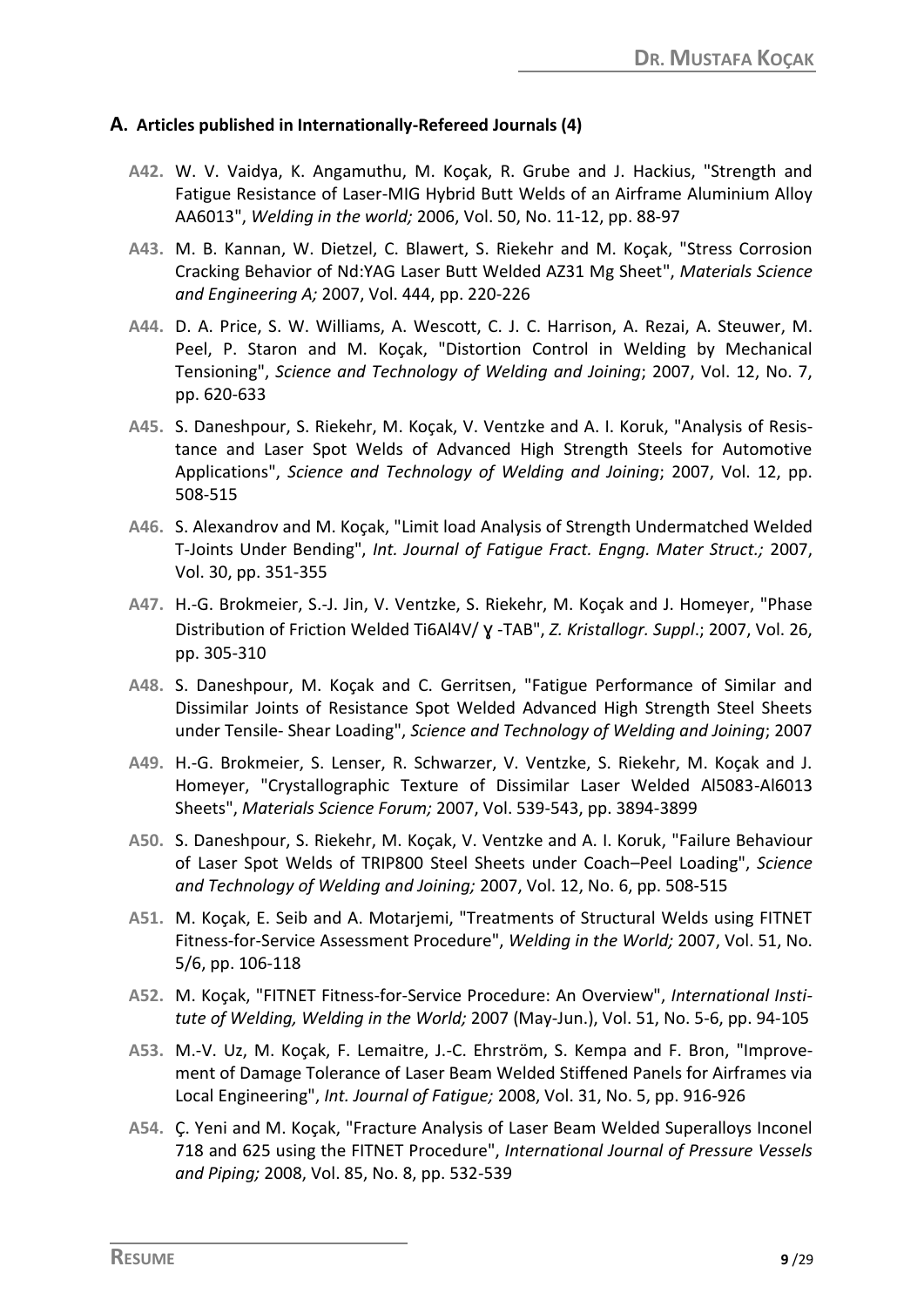#### **A. Articles published in Internationally-Refereed Journals (5)**

- **A55.** G. Çam, U. Özdemir, V. Ventzke and M. Koçak, "Microstructural and Mechanical Characterization of Diffusion Bonded Hybrid Joints", *J. Mater. Sci.;* 2008, Vol. 43, No. 10, pp. 3491-3499
- **A56.** R. S. Coelho, A. Kostka, H. Pinto, S. Riekehr, M. Koçak and A. R. Pyzalla, "Microstructure and Mechanical Properties of Magnesium Alloy AZ31B Laser Beam Welds", *Materials Science and Engineering A;* 2008, Vol. 485, No. 1-2, pp. 20-30
- **A57.** F. S. Bayraktar, P. Staron, M. Koçak and A. Schreyer, "Analysis of Residual Stress in Laser Welded Aerospace Aluminum T-joints by Neutron Diffraction and Finite Element Modelling", *Materials Science Forum;* 2008, Vol. 571-572, pp. 355-360
- **A58.** S. Cicero, Ç. Yeni and M. Koçak, "Fracture Analysis of Strength Undermatched Al-Alloy Welds in Edge Cracked Tensile Panels using FITNET Procedure", *Int. Journal Fatigue and Fracture of Engineering Materials and Structures;* 2008, Vol. 31, No. 9, pp. 738-753
- **A59.** R. S. Coelho, A. Kostka, H. Pinto, S. Riekehr, M. Koçak and A. R. Pyzalla, "Microstructure and Residual Stresses in Dissimilar Mg-Al-Zn-alloy Single Overlap Laser Beam Welds", *Materials Science Forum;* 2008, Vol. 571-572, pp. 361-366
- **A60.** S. Daneshpour, S. Riekehr, M. Koçak and C. H. J. Gerritsen, "Mechanical and Fatigue Behaviour of Laser and Resistance Spot Welds in Advanced High Strength Steels", *Science and Technology of Welding and Joining;* (also Doc. X-1642-08) 2008, Vol. 14, No. 1, pp. 20-25
- **A61.** W. Machold, P. Stron, F. Bayraktar, S. Riekehr, M. Koçak and A. Schreyer, "Influence of the Welding Sequence on Residual Stresses in Laser Welded T-joints of an Airframe Aluminum", *Materials Science Forum;* 2008, Vol. 571-572, pp 375-380
- **A62.** P. Martinson, S. Daneshpour, M. Koçak, S. Riekehr and P. Staron, "Residual Stress Analysis of Laser Spot Welding of Steel Sheets", *Materials and Design;* 2009, Vol. 30, No. 9, pp. 3351-3359
- **A63.** S. Daneshpour, M. Koçak, S. Langlade and M. Horstmann, "Effect of Overload on Fatigue Crack Retardation of Aerospace Al-Alloy Laser Welds using Crack-Tip Plasticity Analysis", *International Journal of Fatigue;* 2009, Vol. 30, No. 10, pp. 1603- 1612
- **A64.** W. V. Vaidya, M. Horstmann, V. Ventzke, B. Petrovski, M. Koçak, R. Kocik and G. Tempus, "Structure-Property Investigations on a Laser Beam Welded Dissimilar Joint of Aluminum AA6056 and Titanium Ti6Al4V for Aeronautical Applications, Part I: Local Gradients in Microstructure, Hardness and Strength", *Mat.-wiss. u. Werkstofftech.;* 2009, Vol. 40, No. 8, pp. 623-633
- **A65.** W. V. Vaidya, M. Horstmann, V. Ventzke, B. Petrovski, M. Koçak, R. Kocik and G. Tempus, "Structure-Property Investigations on a Laser Beam Welded Dissimilar Joint of Aluminum AA6056 and Titanium Ti6Al4V for Aeronautical Applications, Part II: Resistance to Fatigue Crack Propagation and Fracture", *Mat.-wiss. u. Werkstofftech.;* 2009, Vol. 40, No. 10, pp. 769-779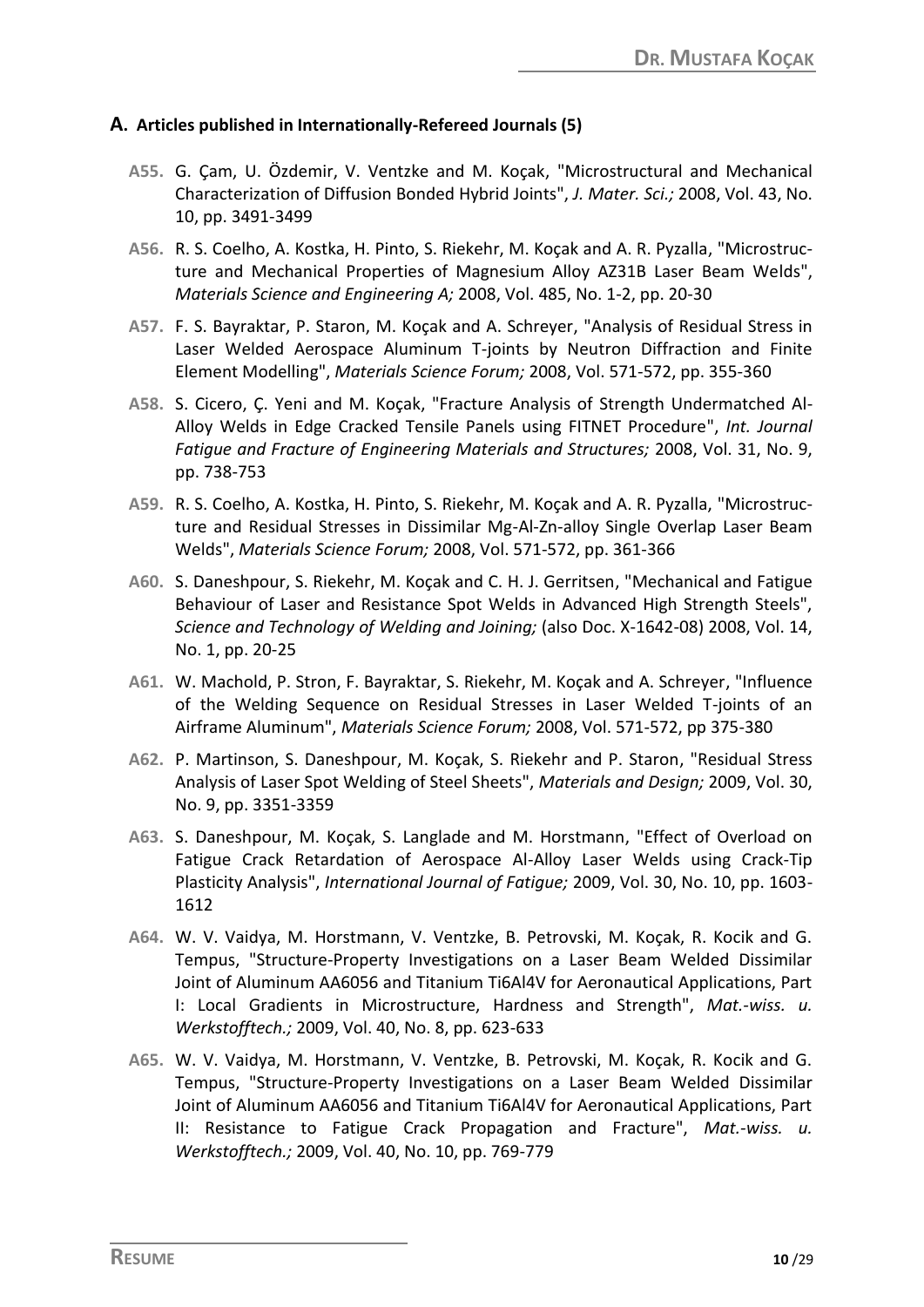#### **A. Articles published in Internationally-Refereed Journals (6)**

- **A66.** S. Daneshpour, M. Koçak, F. S. Bayraktar and S. Riekehr, "Damage Tolerance Analyses of Laser Welded "SKIN-CLIP" Joints for Aerospace Applications", *Welding in the World;* 2009, Vol. 53, No. 3/4, pp. 1922-08
- **A67.** P. Staron, W. V. Vaidya and M. Koçak, "Precipitates in Laser Beam Welded Aluminium Alloy Aa6056 Butt Joints Studied by Small-Angle Neutron Scattering", *Materials Science and Engineering A*; 2009, Vol. 525, pp. 192-199
- **A68.** P. B. Srinivasan, S. Riekehr, C. Blawert, W. Dietzel and M. Koçak, "Slow Strain Rate Stress Corrosion Cracking Behaviour of As-Welded and Plasma Electrolytic Oxidation Treated Az31hp Magnesium Alloy Autogenous Laser Beam Weldment", *Materials Science and Engineering A*; 2009, Vol. 517, pp. 197-203
- **A69.** S. Simões, F. Viana, V. Ventzke, M. Koçak, A. S. Ramos, M. T. Vieira and M. F. Vieira, "Diffusion Bonding of TiAl using Ni/Al Multilayers", *J. Mater. Sci.;* 2010, Vol. 45, No. 16, pp. 4351-4357
- **A70.** W. V. Vaidya, M. Horstmann, K. Angamuthu and M. Koçak, "Parametric (Non)- Variance of the Mid-Regime Fatigue Crack Propagation in an Aluminum Alloy AA6056-T6", *MP Materials Testing;* 2010, Vol. 52 No. 5, pp. 300-305
- **A71.** S. Grünenwald, T. Seefeld, F. Vollertsen and M. Koçak, "Solutions for Joining Pipe Steels using Laser-GMA-Hybrid Welding Process", *Physics Procedia;* 2010, Vol. 5, pp. 77-87
- **A72.** W. V. Vaidya, M. Horstmann, V. Ventzke, B. Petrovski, M. Koçak, R. Kocik, and G. Tempus, "Improving Interfacial Properties of a Laser Beam Welded Dissimilar Joint of Aluminium AA6056 and Titanium Ti6Al4V for Aeronautical Applications" *Journal of Materials Science (Springer);* DOI: 10.1007/s10853-010-4719-6, 2010, Vol. 45, No. 22, pp. 6242-6254
- **A73.** M. Pakdil, G. Çam, M. Koçak and S. Erim, "Microstructural and Mechanical Characterization of Laser Beam Welded AA6056 Al-Alloy", *Materials Science and Engineering A;* 2011, Vol. 528, pp. 7350-7356
- **A74.** S. Simões, F. Viana, V. Ventzke, M. Koçak, A. S. Ramos, M. T. Vieira and M. F. Vieira, "Diffusion Bonding of TiAl using Reactive Ni/Al Nanolayers and Ti and Ni Foils", *Materials Chemistry and Physics;* 2011, Vol. 128, No. 1-2, pp. 202-207
- **A75.** G. Çam, S. Erim, Ç. Yeni and M. Koçak, "Determination of Mechanical and Fracture Properties of Laser Beam Welded Steel Joints", *Welding Journal,* June 1999, pp. 193-201
- **A76.** Simões, S., Viana, F., Koçak, M. et al. Microstructure of Reaction Zone Formed During Diffusion Bonding of TiAl with Ni/Al Multilayer. J. of Materi Eng and Perform 21, 678–682 (2012). https://doi.org/10.1007/s11665-012-0144-0
- **A.77** S. Daneshpour, M. Koçak, S. Riekehr, and C. H. Gerritsen (2009). Mechanical Characterization and Fatigue Performance of Laser and Resistance Spot Welds. Welding in the World, 53(9-10), pp. 221–228; DOI:10.1007/bf03321133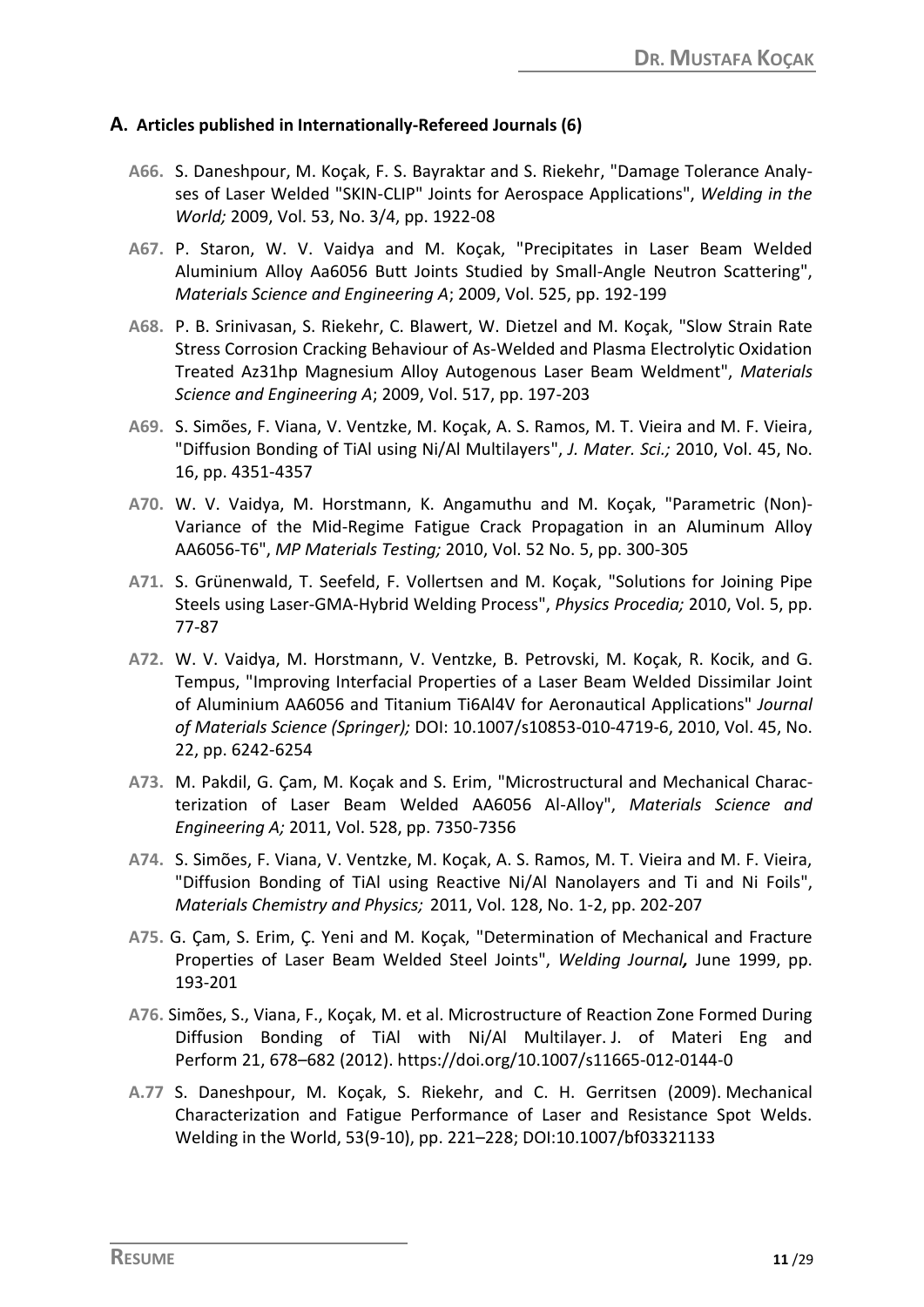### **A. Articles published in Internationally-Refereed Journals (7)**

- **A.78** O. Özdemir, G. Çam, H. Çimenoğlu, M. Koçak, Investigation into Mechanical Properties of High Strength Steel Plates Welded with Low Temperature Transformation (LTT) Electrodes, International Journal of Surface Science and Engineering 6(1-2):157-173
- **A.79** W. Fricke, S. Zacke, M. Koçak, et al. Fatigue and Fracture Strength of Ship Block Joints Welded with Large Gaps. Weld World 56, 30–39 (2012). https://doi.org/10.1007/BF03321333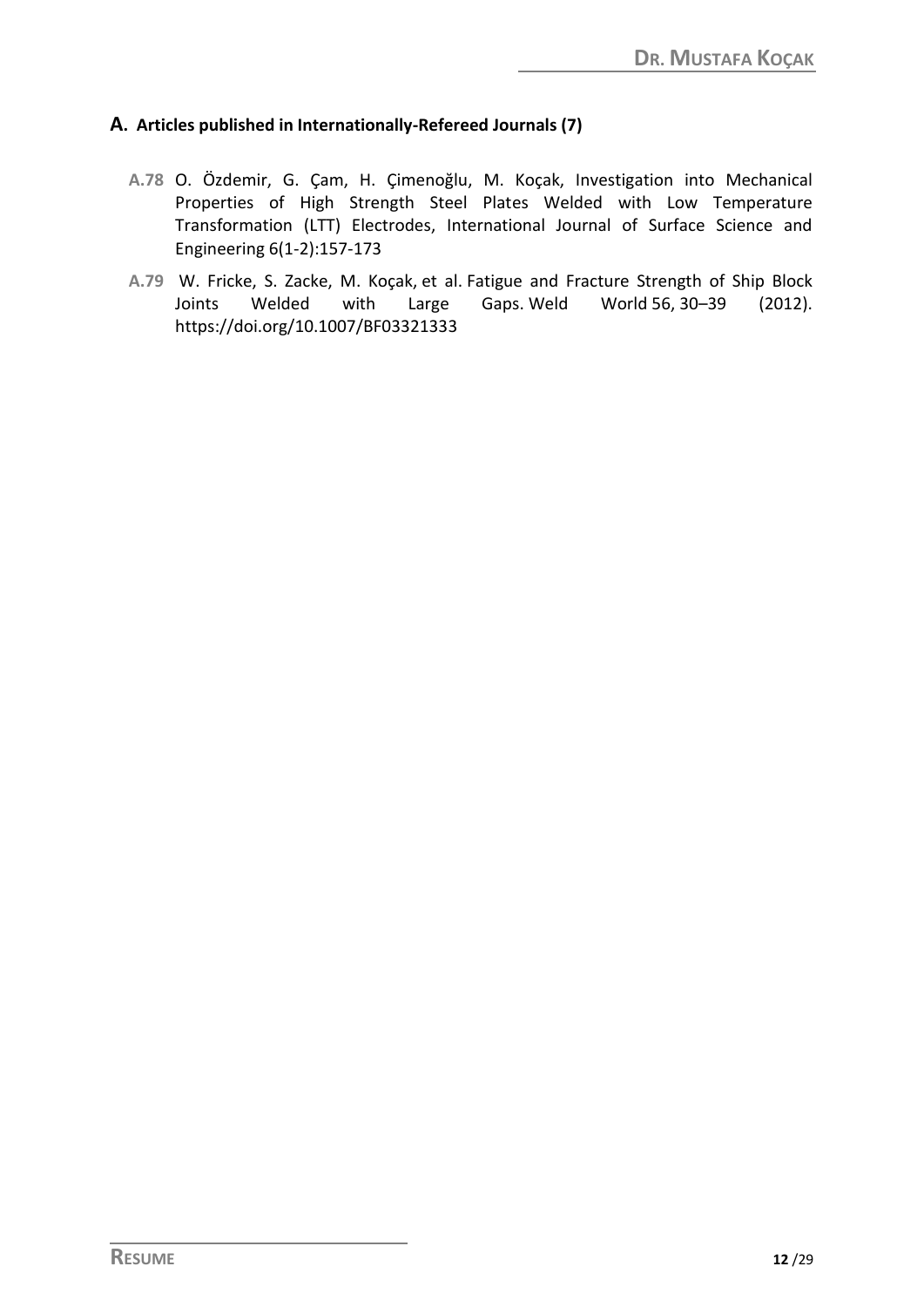#### **B. Papers presented at International Scientific Meetings and published in Proceedings (1)**

- **B1.** P. Hornet, C. Eripret, M. Koçak and E. Junghans, "Performance of Strength Mis-Match Welded Joints: Comparison of Experimental and Numerical Results*", Mis-Matching of Interfaces and Welds,* edited by K.-H. Schwalbe and M. Koçak, GKSS Research Center Publications, Geesthacht, Germany, 1977, pp. 771-780
- **B2.** I. Rak, M. Koçak, V. Gliha, and N. Gubeljak, "Fracture Behaviour of Over-Matched High Strength Steel Welds Containing Soft Root Layers", *Mis- Matching of Interfaces and Welds*, edited by K.-H. Schwalbe and M. Koçak, GKSS Research Center Publications, Geesthacht, Germany, 1977, pp. 627-641
- **B3**. K.-H. Schwalbe, S. Hao, A. Cornec and M. Koçak, "Status of the Engineering Treatment Model for Mis-Matched Welds (ETM-MM) Handbook", *Mis-Matching of Interfaces and Welds*, edited by K.-H. Schwalbe and M. Koçak, GKSS Research Center Publications, Geesthacht, Germany, 1977, pp. 675-690
- **B4.** M. Koçak, L. Chen, G. Terlinde, G. Gnirss and K.-H. Schwalbe, "CTOD Testing of HAZ and Analysis of Pop-in Behaviour", *Proceedings of the 7th Int. Conf. on Offshore Mechanics and Arctic Eng. (OMAE-88)*, ASME, Houston, Texas, U.S.A., 1988 (7-12 Feb.), Vol. III, pp. 297-305
- **B5.** M. Koçak, K.-H. Schwalbe, L. Chen and G. Gnirss, "Effects of Notch Position and Weld Metal Matching on CTOD of HAZ", *Proceedings of the International Conference on Weld Failures*, TWI, Cambridge, U.K., 1988 (21-24 Nov.), p.7
- **B6.** M. Koçak, M. Es-Souni, L. Chen and K.-H. Schwalbe, "Microstructure and Weld Metal Matching Effects on Heat Affected Zone Toughness", *Proceedings of the 8th International Conference on Offshore Mechanics and Arctic Engineering (OMAE-89)*, ASME, The Hague, The Netherlands, 1989 (12-23 Mar.), pp. 623-633
- **B7.** M. Koçak, M. Es-Souni and K.-H. Schwalbe, "Effect of Microstructure on Weld Metal Toughness", *Recent Trends in Welding Science and Technology, TWR´89, Proc. of the 2 nd International Conference on Trends in Welding Research*, Gatlinburg, TN, U.S.A., 1989, *GKSS 90/E/21*
- **B8.** M. Koçak, J. Knaack and K.-H. Schwalbe, "Fracture Behaviour of Undermatched Weld Joint", *Proceedings of the 9th International Conference on Offshore Mechanics and Arctic Engineering (OMAE-90),* ASME, Houston, Texas, U.S.A., 1990 (18-23 Feb.), Vol. III - Part B, pp.453-459, *GKSS 90/E/23*
- **B9.** M. Koçak, S. Yao, K.-H. Schwalbe and F. Walter, "Effect of Crack Depth (a/W) on Weld Metal Fracture Toughness*", Proceedings of the International Conference Welding-90*, edited by M. Koçak, GKSS Research Center Publications, Geesthacht, Germany, 1990 (22-24 Oct.), pp. 255-268, *IITT-France*, *GKSS 91/E/22*
- **B10.** M. Koçak, K. Seifert, S. Yao and H. Lampe, "Comparison of Fatigue Precracking Methods for Fracture Toughness Testing of Weldments: Local Compression and Step-Wise High R-Ratio", *Proceedings of the International Conference Welding-90*, edited by M. Koçak, GKSS Research Center Publications, Geesthacht, Germany, 1990 (22-24 Oct.), pp. 307-318, *IITT-France*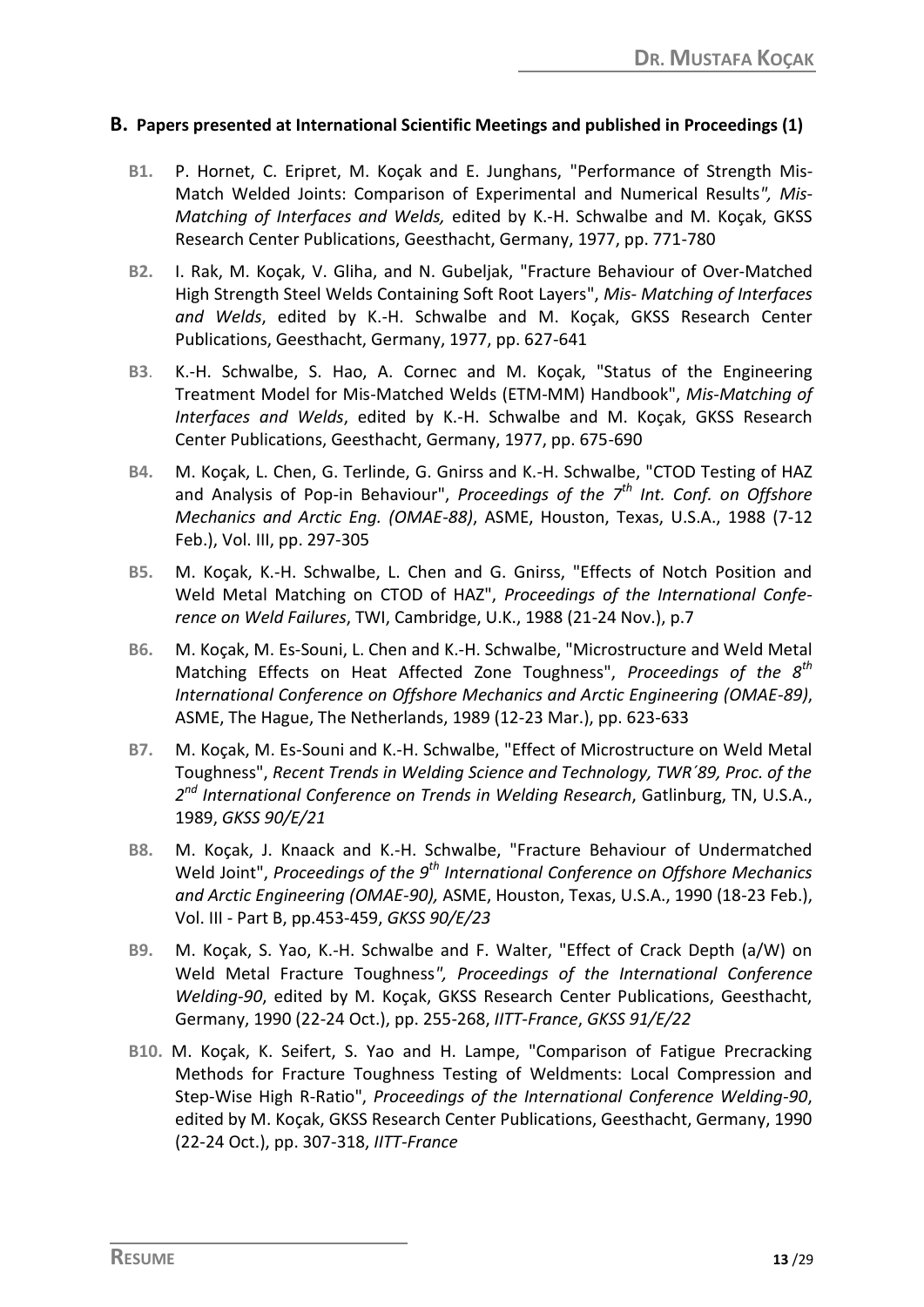#### **B. Papers presented at International Scientific Meetings and published in Proceedings (2)**

- **B11.** F. Yang, F. Schmelzer and M. Koçak, "Analysis of Hyperbaric Weldments", *Proceedings of the International Conference Welding-90*, edited by M. Koçak, GKSS Research Center Publications, Geesthacht, Germany, 1990 (22-24 Oct.), pp. 409- 419, *IITT-France*
- **B12.** F. Yang, F. Schmelzer and M. Koçak, "Effect of Pressure on Fracture Properties of Hyperbaric Weldments", *3 rd International Symposium on Underwater Technology*, GKSS Research Center Publications, Geesthacht, Germany, 1991 (9-10 Apr.), pp. 25- 01 / 25-12
- **B13.** B. Petrovski, M. Koçak and S. Sedmak, "Fracture Behaviour of Undermatched Weld Joint with Short Surface Crack", *Proceedings of the 10th International Conference on Offshore Mechanics and Arctic Engineering (OMAE-1991)*, ASME, Stavanger, Norway, 1991 (23-28 Jun.), pp. 101-107
- **B14.** M. Koçak, F. Yang, F. Schmelzer, "Effects of Pressure on Fracture Toughness and Microstructure of Hyperbaric Welds", *Proceedings of the 6 th International Conference on Deep Offshore Technology (DOT),* Monte Carlo, Monaco, 1991 (4-6 Nov.)
- **B15.** D. R. G. Achar, M. Koçak and G. M. Evans, "Effect of Nitrogen on the Microstructure of C-Mn Steel All-Weld Metal", *Proceedings of the 3rd International Conference on Trends in Welding Research, ASM Int.,* edited by S. A. David and J. M. Vitek, Gatlinburg, TN, U.S.A., 1992 (1-4 Jun.)
- **B16.** M. Koçak, K. Seifert, S. Yao, I. Rak and H. Lampe, "HAZ Fracture Toughness Properties of Ti-Microalloyed Offshore Steel Grade StE 355", *Proceedings of the 11th International Conference on Offshore Mechanics and Arctic Engineering (OMAE-92),* ASME, Calgary, Canada, 1992 (7-11 Jun.), Vol. III-A, pp. 9-18
- **B17.** M. Koçak, D. R. G. Achar and G. M. Evans, "Effect of Nitrogen on Strain Age Embrittlement of Shielded Metal Arc Weld Metal", *Proceedings of the 11th International Conference on Offshore Mechanics and Arctic Engineering (OMAE-92),* ASME, Calgary, Canada, 1992 (7-11 Jun.), Vol. III-A, pp. 19-29
- **B18.** M. Koçak, D. R. G. Achar and G. M. Evans, "Influence of Shielded Metal Arc Weld Metal Nitrogen Content on its Fracture Toughness Behaviour*", Proceedings of the 2 nd International Offshore and Polar Engineering Conference (ISOPE),* San Francisco, U.S.A., 1992 (14-19 Jun.), Vol. IV, pp. 239-248
- **B19.** M. Koçak, B. Petrovski and K.-H. Schwalbe, "Fracture Aspects of the Under- and Over-Matched Weld Joints", *International Institute of Welding (IIW) 45th Annual Assembly 1992, International Conference on Engineering Design in Welded Construction, Pergamon press*, Madrid, Spain, 1992 (7-12 Sep.), pp. 241-249
- **B20.** M. Koçak, D. R. G. Achar and G. M. Evans "Strain Age Embrittlement of C-Mn Steel MMA All-Weld Metal", *IIW Latin American Regional Welding Congress*, Rio de Janeiro, Brazil, 1992 (4-10 Apr.), *IIW-Doc-IIA-852-92*
- **B21.** I. Rak, M. Koçak, M. Golesorkh and J. Heerens, "CTOD Toughness Evaluation of Hyperbaric Repair Welds with Shallow and Deep Notched Specimens", *International Conference on Shallow Crack Fracture Mechanics Tests and Applications, TWI*, Cambridge, U.K., 1992 (23-24 Sep.)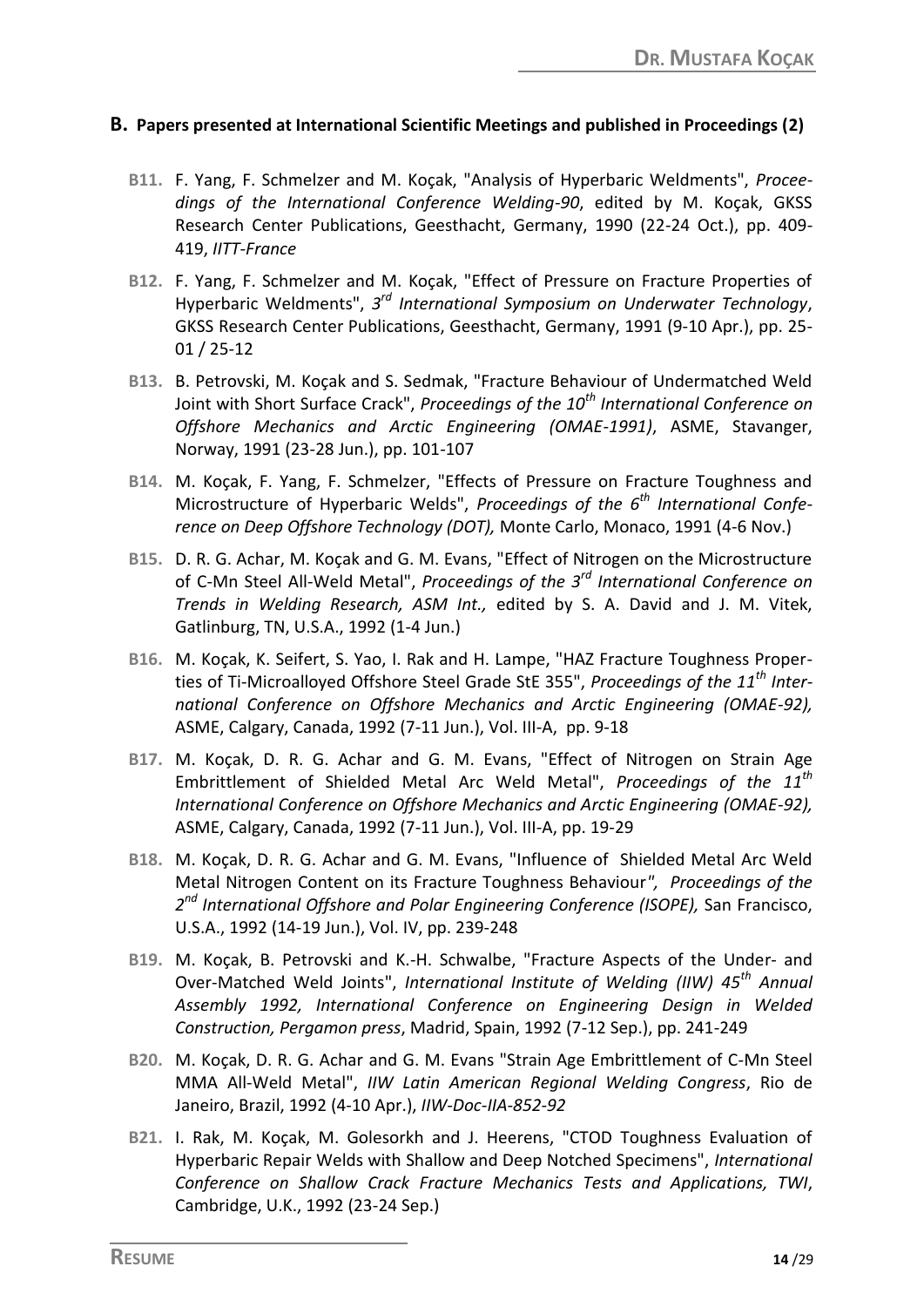#### **B. Papers presented at International Scientific Meetings and published in Proceedings (3)**

- **B22**. K.-H. Schwalbe and M. Koçak, "Fracture Mechanics of Weldments: Properties and Application to Components", *Proceedings of the 3rd International Conference on Trends in Welding Science and Technology, ASM*, edited by S. A. David and J. M. Vitek, Gatlinburg, Tennessee, U.S.A., 1992 (1-4 Jun.), pp. 479-494
- **B23.** M. Koçak and K.-H. Schwalbe, "Fracture Mechanics of Weldments: Microstructural, Experimental and Mechanical Aspects", *Proceedings of the 9th European Conference on Fracture (ECF9), Reliability and Structural Integrity of Advanced Materials*, EMAS pub., U.K., Varna, Bulgaria. 1992 (21-25 Sep.), Vol. II, pp. 717-747
- **B24.** M. Koçak, B. Petrovski, D. R. G. Achar and G. M. Evans, "Fracture Mechanics and Wide Plate Tests for Analysis of Nitrogen and Strain Ageing Effects on Weld Metal Fracture Properties", *Proceedings of the 12th International Conference on Offshore Mechanics and Arctic Engineering (OMAE-93),* ASME, Glasgow, Scotland, 1993 (20- 24 Jun.), Vol. III-B, pp. 741-752
- **B25.** I. Rak, M. Koçak and B. Petrovski, "Fracture Toughness Evaluation of Repair Welded Joints for Offshore Applications", *Proceedings of the 12th International Conference on Offshore Mechanics and Arctic Engineering (OMAE-93),* ASME, Glasgow, Scotland, 1993 (20-24 Jun.), Vol. III-B, pp. 777-790
- **B26.** Ç. Yeni, S. Erim and M. Koçak, "Statistical Analysis of Fatigue Data (S-N) for Hyperbaric Welds", *Proceedings of the 12th International Conference on Offshore Mechanics and Arctic Engineering (OMAE-93),* ASME, Glasgow, Scotland, 1993 (20- 24 Jun.), Vol. III-B, pp. 503-512
- **B27.** P. Hornet, M. Koçak, S. Hao, A. Cornec, B. Petrovski and K.-H. Schwalbe, "CTOD δ5) Estimation on Mis-Matched Joints by using ETM-MM Procedure", *Presented at the 26th National Symposium on Fracture Mechanics,* ASTM, Idaho Falls, Idaho, U.S.A., 1994 (27-29 Jun.)
- **B28.** P. Hornet, M. Koçak, A. Cornec, S. Hao, B. Petrovski and K.-H. Schwalbe, "Effect of Weld Metal Mis-Matching on Defect Assessment Procedures", *Proceedings of the 10th European Conference on Fracture (ECF 10),* edited by K.-H. Schwalbe and C. Berger, Berlin, Germany, 1994 (20-23 Sep.), pp. 1379-1398
- **B29.** W. Dietzel, K.-H. Daum, K. Strieder, and M. Koçak, "Fracture Mechanics SCC Testing of Weldments", *Proceedings of the 13th International Conference on Offshore Mechanics and Arctic Engineering (OMAE-94)*, ASME, Houston, Texas, U.S.A., 1994 (27 Feb. – 3 Mar.), Vol. III, pp. 47-56
- **B30.** D. Dobi, M. Koçak, B. Petrovski and F. Hanus, "Evaluation of Fracture Properties of Cold Deformed 450 YS TMCP Steel", *Proceedings of the 13th International Conference on Offshore Mechanics and Arctic Engineering (OMAE-94),* ASME, Houston, Texas, U.S.A., 1994 (27 Feb. – 3 Mar.), Vol. III, pp. 315-326
- **B31.** M. Koçak, "Analysis of Offshore Steel Weldments: Significance of Strength Mis-Matching from the Toughness point of view", *OMAE 1994 Workshop on Steel & Weldment for the Offshore Structures: Testing and Analysis*, Houston, Texas, U.S.A., 1994 (3 Mar.)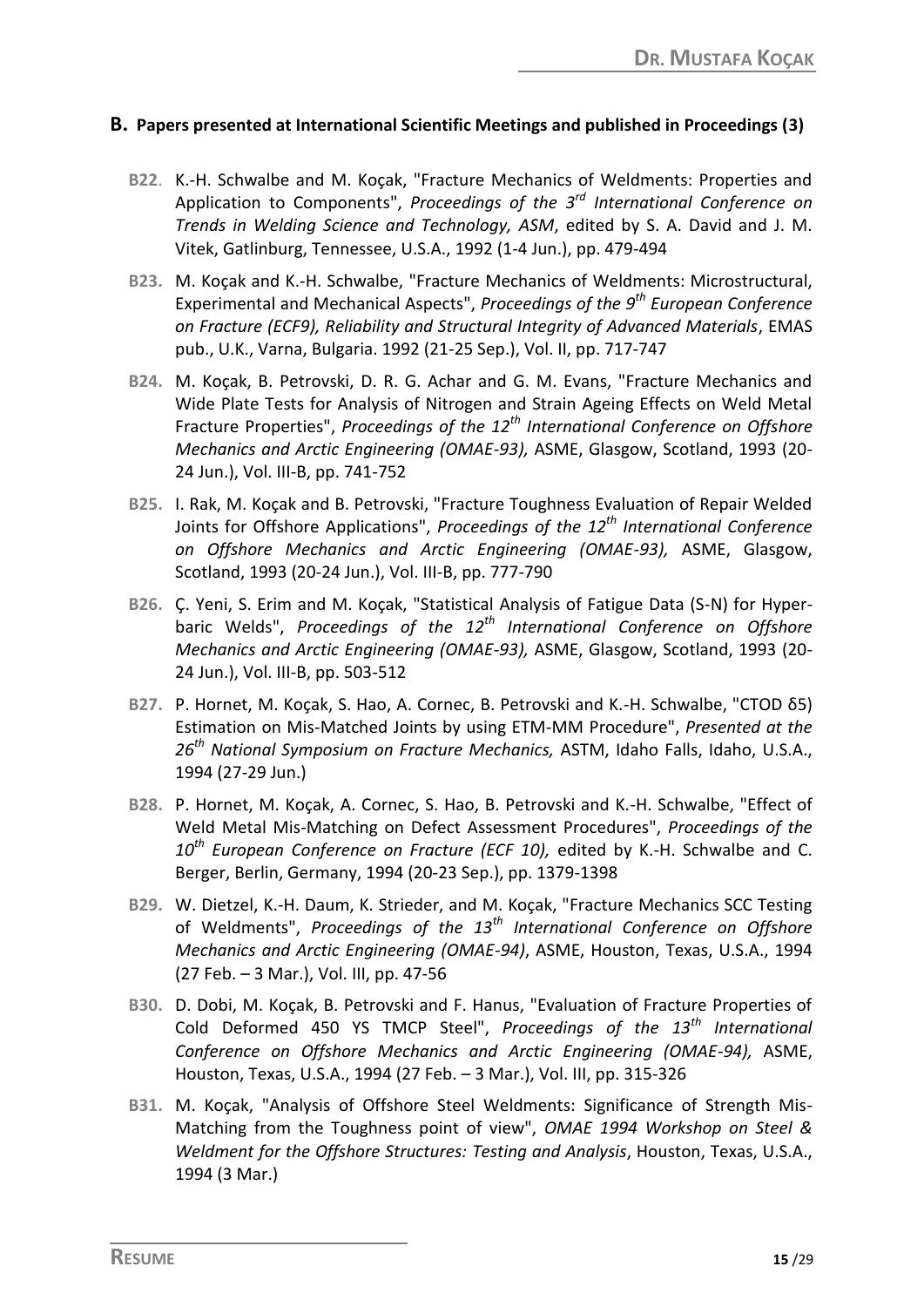#### **B. Papers presented at International Scientific Meetings and published in Proceedings (4)**

- **B32.** I. Rak, M. Koçak, V. Gliha and B. Petrovski, "HAZ Fracture Properties of Ti-Microalloyed Steel in As-Welded and Simulated Conditions", *Proceedings of the 13th International Conference on Offshore Mechanics and Arctic Engineering (OMAE-94),* ASME, Houston, Texas, U.S.A., 1994 (27 Feb. – 3 Mar.), Vol. III, pp. 267-276
- **B33.** M. Koçak, B. Petrovski, E. Richter and G. M. Evans, "Influence of Titanium and Nitrogen on the Fracture Properties of Weld Metals", *Proceedings of the 13th International Conference on Offshore Mechanics and Arctic Engineering (OMAE-94),* ASME, Houston, Texas, U.S.A., 1994 (27 Feb. – 3 Mar.), Vol. III, pp. 277-290
- **B34.** M. Koçak and E. Junghans, "Fracture Toughness of Thick Section Dissimilar Electron Beam Weld Joints", *75th Annual American Welding Society (AWS) Convention*, Philadelphia, Pennsylvania, U.S.A., 1994 (10-14 Apr.)
- **B35.** M. Koçak, B. Petrovski, G.M. Evans, "Effects of Nitrogen, Titanium and Strain Ageing on the Toughness of Weld Metals", *2 nd European Conference on Joining Technology*, EUROJOIN 2, Florence, Italy, 1994 (16-18 May)
- **B36.** M. Koçak and E. Junghans, "Fracture Toughness Properties of Similar and Dissimilar Electron Beam Welds", 2<sup>nd</sup> European Conference on Joining Technology, EUROJOIN 2, Florence, Italy, 1994 (16-18 May)
- **B37.** M. Koçak, P. Hornet, A. Cornec and K.-H. Schwalbe, "Fracture Toughness Testing of Bi-Material Joints with High Strength Mis-Match", *Proceedings of the 26th National Symposium on Fracture Mechanics*, ASTM, Idaho Falls, Idaho, U.S.A., 1994 (27-29 Jun.)
- **B38.** I. Rak, M. Koçak, B. Petrovski and V. Gliha, "HAZ Toughness of Ti-Microalloyed Offshore Steel in As-Welded and Simulated Condition*", Proceedings of the 10th European Conference on Fracture (ECF 10)*, edited by K.-H. Schwalbe, C. Berger, Berlin, Germany, 1994 (20-23 Sep.), pp. 1067-1080
- **B39.** K-H. Schwalbe and M. Koçak, "Mis-Matching of Welds", *Proceedings of the International Conference Mis-Match`93,* ESIS 17, edited by M. Koçak, Mechanical Engineering Publications, London, U.K., 1994, pp. 19-43, 235-245, 399-415
- **B40.** P. Hornet, M. Koçak, A. Cornec and K.-H. Schwalbe, "Fracture of Bi-material Joints: Effect of Strength Mis-Match on Crack Driving Force", *Proceedings of the 10th European Conference on Fracture (ECF 10),* edited by K.-H. Schwalbe, C. Berger, Berlin, Germany, 1994 (20-23 Sep.), pp. 1125-1138
- **B41.** M. Koçak and R. Denys, "CTOD and Wide Plate Testing of Welds with Particular Emphasis on Mis-Matched Welded Joints", 1*0 th European Conference on Fracture (ECF 10)*, ESIS, Berlin, Germany, 1994 (20-23 Sep.)
- **B42.** M. Koçak, B. Petrovski and G. M. Evans, "Strain Aging and Toughness Characteristics of Ferritic Weld Metals", *75th Annual American Welding Society (AWS) Convention,* Philadelphia, Pennsylvania, U.S.A., 1994 (10-14 Apr.)
- **B43.** G. Çam, L. Heikinheimo, M. Siren, D. Dobi, and M. Koçak, "Microstructure and Fracture Toughness Aspects of Diffusion Bonded Interface Between Ti and Al", *Proceedings of 4th Int. Conference on Trends in Welding Research*, Gatlinburg, Tennessee, U.S.A., 1995 (5-8 Jun.)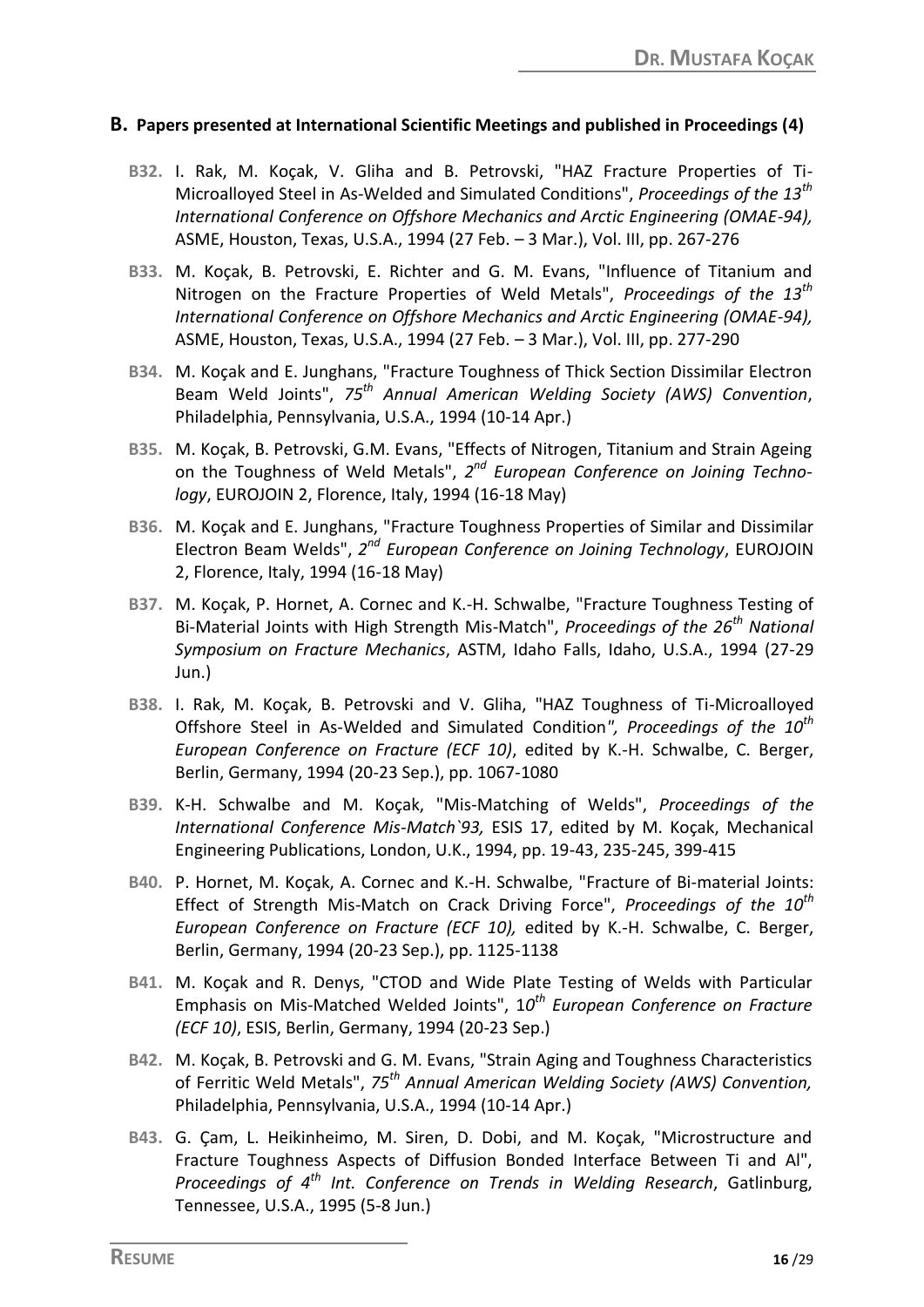#### **B. Papers presented at International Scientific Meetings and published in Proceedings (5)**

- **B44.** G. Çam, L. Heikinheimo, M. Siren, D. Dobi, and M. Koçak, "Characterization of the Diffusion Bonded Interface between Ti and Al", *Proceeding in: LOT'95: 4th International Conference on Brazing, High Temperature Brazing and Diffusion Bonding,* Aachen, Germany, 1995 (27-29 Jun.), pp. 233-238
- **B45.** M. Koçak, "Recent Development in Fracture Testing and Assessment of Structural Weldments", *International Workshop on Recent Trends in Welding*, Bangalore, India, 1995 (5-7 Oct.), Paper No. 13
- **B46.** L. Lindhorst, R. Hamman, O. Mahrenholtz and M. Koçak, "Influence of Wet Underwater Welding on Fracture Values*", Proceedings of the 14th Int. Conference on Offshore Mechanics and Arctic Engineering (OMAE 95)*, 1996 (18-22 Jun.), Copenhagen, Denmark, OMAE`95, New York, ASME, 1995, Vol. III, pp. 537-546
- **B47.** E. Junghans, M. Koçak and K.-H. Schwalbe, "Fracture Behaviour of Surface Cracked Wide Plates of High Strength Steel Containing Overmatched Repair Welds", *Proceedings of the 15th International Conference on Offshore Mechanics and Arctic Engineering,* 1996 (18-22 Jun.), Florence, Italy, OMAE`96, New York, ASME, 1996, pp. 383-392, *GKSS 96/E/66*
- **B48.** E. Junghans, M. Koçak and K.-H. Schwalbe, "Analysis of Fracture Behaviour of Surface Cracked Wide Plates Containing Overmatching Weld Metal", *Proceedings of ECF 11-Mechanisms and Mechanics of Damage and Failure*, 1996 (3-6 Sep.), Chasseneuil du Poitou, France, Vol. 1, J. Petit, J. de Fouquet, G. Henaff, P. Villechaise, edited by A. Dragon, Eng. Materials Advisory Services Ltd. (EMAS), U.K., 1996, pp. 2047-2054, *GKSS 96/E/69*
- **B49.** K.-H. Schwalbe and M. Koçak, "Mis-Matching of Interfaces and Welds", *Proceedings of the 2nd International Conference Mis-Match`96,* edited by M. Koçak, GKSS Research Center Publications, Geesthacht, Germany, 1997
- **B50.** Y.-J. Kim, G. Lin, A. Cornec, M. Koçak and K.-H. Schwalbe, "Effect of Strength Mis-Match on Fully Plastic J and CTOD for Interfacial Cracks in Bimaterial Joints", *29. Tagung DVM-Arbeitskreis - Burchvorgänge*, Stuttgart, Germany, 1997 (25-26 Feb.)
- **B51.** I. Rak and M. Koçak, "Weld Joint Fracture Toughness of Narrow Gap Welded Dissimilar HSLA Steel", *Proceedings of the 16th International Conference on Offshore Mechanics and Arctic Engineering OMAE`97*, ASME, U.S.A., 1997
- **B52.** A. C. Bannister, S. E. Webster, M. Koçak, R. Ainsworth, K. Wallin and P. Achon, "Structural Integrity Assessment Procedures for European Industry (SINTAP): Status of a Current European Collaborative Project", *Second Plant Aging Conference*, Bologna, Italy, 1997 (Feb.)
- **B53.** K.-H. Schwalbe, R. A .Ainsworth, C. Eripret, C. Franco, P. Gilles, M. Koçak, H. Pisarski amd Y.-Y. Wang, "Common Views on the Effects of Yield Strength Mis-Match on Testing and Structural Assessment", *Mis-Matching of Interfaces and Welds*, edited by K.-H. Schwalbe and M. Koçak, GKSS Research Center Publications, Geesthacht, Germany, 1997, pp. 99-134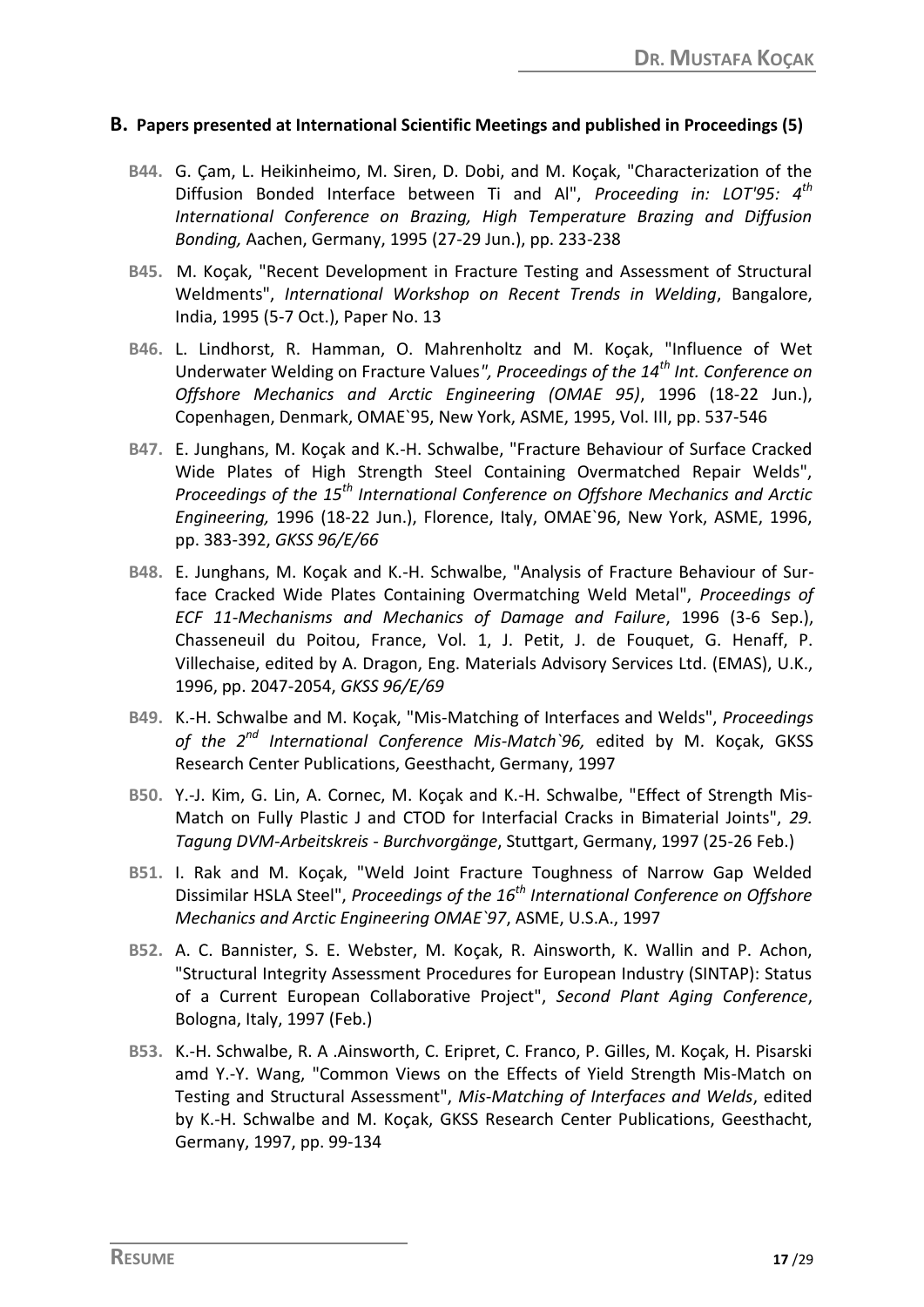#### **B. Papers presented at International Scientific Meetings and published in Proceedings (6)**

- **B54.** H.-M. Bauschke and M. Koçak, "Strength Mis-Match Effect on R-Curve Behavior of Austenitic Steel Welds", *Mis-Matching of Interfaces and Welds*, edited by K.-H. Scwalbe and M. Koçak, GKSS Research Center Publications, Geesthacht, Germany, 1997, pp. 385-397
- **B55.** J. Naumann, J. Vogel, D. Dobi, T. Angermann and M. Koçak, "Analysis of the Elastic-Plastic Deformation Behavior of Austenite-Ferrite Interfacecracks using Geometric Moiré", *Mis-Matching of Interfaces and Welds*, edited by K.-H. Schwalbe and M. Koçak, GKSS Research Center Publications, Geesthacht, Germany, 1997, pp. 247-258
- **B56.** I. Rak, M. Koçak, V. Gliha and N. Gubeljak, "Fracture Behaviour of Overmatched High Strength Steel Welds Containing Soft Root Layers", *Mis-Matching of Interfaces and Welds,* Edited by K.-H. Schwalbe and M. Koçak, GKSS Research Center Publications, Geesthacht, Germany, 1997, pp. 627-642
- **B57.** K.-H. Schwalbe, S. Hao, A. Cornec and M. Koçak, "Status of the Engineering Treatment Model for Mis-Matched Welds", *Mis-Matching of Interfaces and Welds*, Edited by K.-H. Schwalbe and M. Koçak, GKSS Research Center Publications, Geesthacht, Germany, 1997, pp. 675-690
- **B58.** P. Hornet, C. Eripret, M. Koçak and E. Junghans, "Performance of Strength Mis-Match Welded Joints: Comparison of Experimental and Numerical Results", *Mis-Matching of Interfaces and Welds,* Edited by K.-H. Schwalbe and M. Koçak, GKSS Research Center Publications, Geesthacht, Germany, 1997, pp. 771-780
- **B59.** E. Junghans, M. Koçak and K.-H. Schwalbe, "Bewertung von Reparaturgeschweißten Großzugplatten mit dem ETM-MM", *29. Tagung DVM-Arbeitskreis - Burchvorgänge,* Stuttgart, Germany, 1997 (25-26 Feb.)
- **B60.** S. Riekehr, G. Çam, J. F. dos Santos, M. Koçak, R. M. Klein and R. Fischer, "Investigation on Fracture Toughness of Laser Beam Welded Steel", *Proc. of 7th European Conference on Laser Treatment of Materials, ECLAT'98,* 1998 (21-23 Sep.), Hannover, Germany, edited by B. L. Mordike, pub. Werkstoff-Informationsgeselschaft mbH, Frankfurt, Germany, 1998, S. 405-411
- **B61.** G. Çam, J. F. dos Santos, M. Koçak, A. Fisher and R. Ratjen, "Properties of Laser Beam Welded Superalloys Inconel 625 and Inconel 718", *Proc. of 7th European Conference on Laser Treatment of Materials, ECLAT '98,* 1998 (21-23 Sep.), Hannover, Germany, edited by B. L. Mordike, pub. Werkstoff-Informationsgeselschaft mbH, Frankfurt, 1998, pp. 333-338
- **B62.** F. Torster, J. F. dos Santos, M. Koçak and G. Hutt, "A Study on Thermal Cycles in Radial Friction Welding of a Ti-6Al-4V-0.1Ru Alloy", *Proceedings of the 5th International Conference on Trends in Welding Science and Technology*, ASM, edited by J. M. Vitek, S. A. David, J. A. Johnson, H. B. Smartt, T. DebRoy, Callaway Gardens Resort, Pine Mountain, Georgia, U.S.A., 1998 (1-5 Jun.), pp. 43-48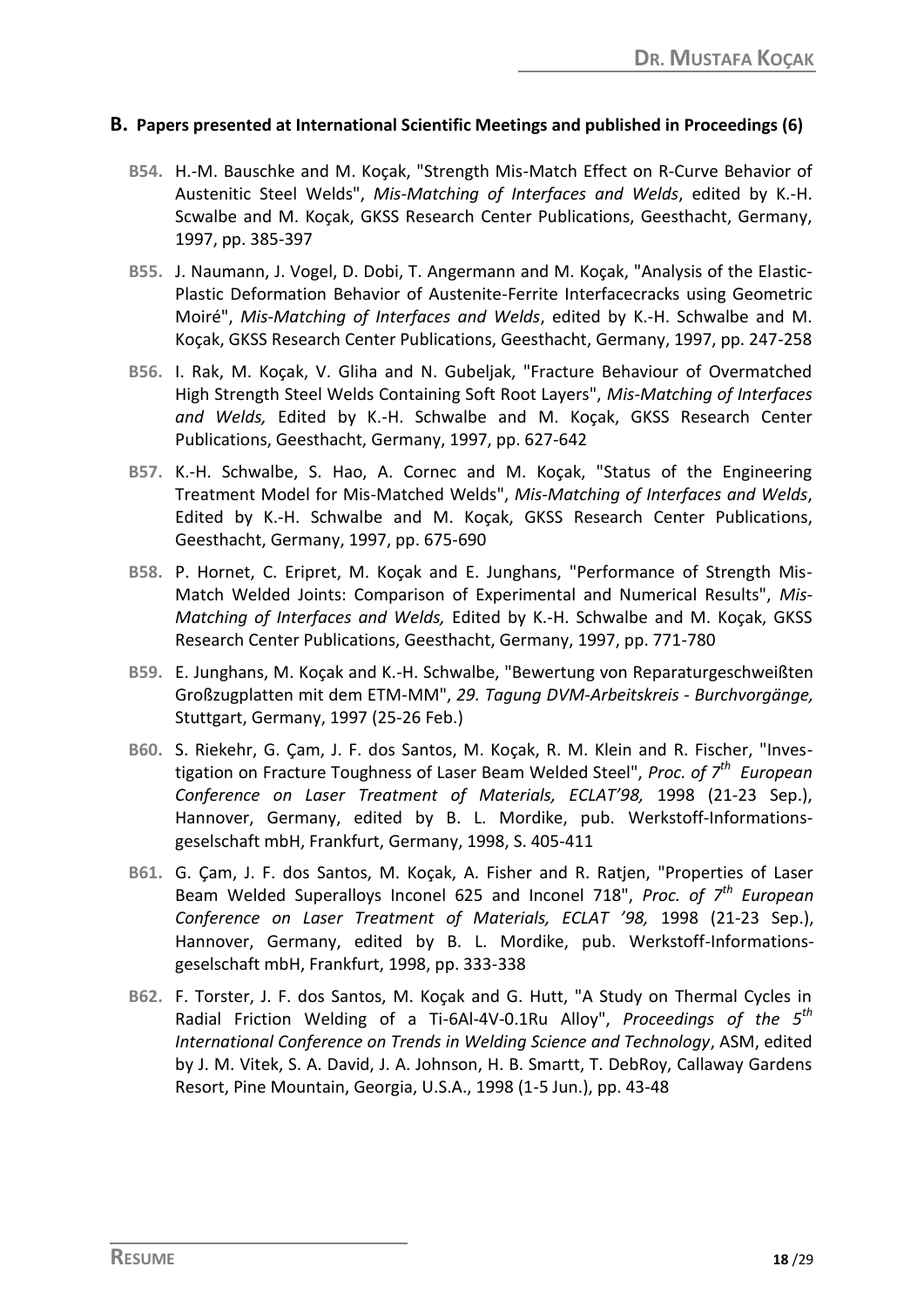#### **B. Papers presented at International Scientific Meetings and published in Proceedings (7)**

- **B63.** G. Çam, L. Bunge, K.-H. Bohm and M. Koçak, "Interfacial Fracture Behaviour of the Diffusion Bonded Ti-Alloys", *Proceedings of the 5th International Conference on Trends in Welding Science and Technology,* ASM, edited by J. M. Vitek, S. A. David, J. A. Johnson, H. B. Smartt, T. DebRoy, Callaway Gardens Resort, Pine Mountain, Georgia, U.S.A., 1998 (1-5 Jun.), pp. 669-676
- **B64.** G. Çam, A. Fisher, R. Ratjen, J. F. dos Santos and M. Koçak, "Investigation on Fracture Toughness of Laser Beam Welded Superalloys", *Proceedings of the 5th International Conference on Trends in Welding Science and Technology*, ASM, edited by J. M. Vitek, S. A. David, J. A. Johnson, H. B. Smartt, T. DebRoy, Callaway Gardens Resort, Pine Mountain, Georgia, U.S.A., 1998 (1-5 Jun.), pp. 880-886
- **B65.** M. Koçak, J. F. dos Santos, S. Riekehr, G. Çam, G. Jennequin and P. Gonthier-Maurin, "Electron Beam Weldability and Fracture Toughness Testing of Al-alloys", *6 th International Conference on Welding and Melting by Electron and Laser Beams-CISFFEL 6,* Toulon, France, 1998 (5-19 Jun.)
- **B66.** M. Koçak, J. F. dos Santos, A. Insfran, S. Riekehr, N. Cardinal, K. Borggreen and J. Kristensen, "Laser Beam Weldability and Fracture Toughnes Testing of Structural Steels", *6 th International Conference on Welding and Melting by Electron and Laser Beams-CISFFEL 6*, Toulon, France, 1998 (5-19 Jun.), pp. 921-923
- **B67.** M. Koçak, G. Çam, Y.-J. Kim and J. F. dos Santos, "Mechanical and Fracture Properties of Laser Beam Welded Joints", *Proceedings of the 5th International Conference on Trends in Welding Science and Technology, ASM,* edited by J. M. Vitek, S. A. David, J. A. Johnson, H. B . Smartt, T. DebRoy, Callaway Gardens Resort, Pine Mountain, Georgia, U.S.A., 1998 (1-5 Jun.), pp. 805-816
- **B68.** F. Torster, J. F. dos Santos, M. Koçak and M. Penasa, "Mechanical and Microstructural Characterization of Laser Beam Welded Titanium Alloys", *Proceedings of the 5 th International Conference on Trends in Welding Science and Technology, ASM*, edited by J. M. Vitek, S. A. David, J. A. Johnson, H. B. Smartt, T. DebRoy, Callaway Gardens Resort, Pine Mountain, Georgia, U.S.A., 1998 (1-5 Jun.), pp. 887-892
- **B69.** G. Çam, R. Gerling, K.-H. Bohm and M. Koçak, "Diffusion bonding of rolled Gamma-TiAl-alloys", *Proceedings of LOT'98, 5th International Conference*, Aachen, Germany, Juni 1998 (16-18 Jun.), pp. 124-126
- **B70.** Y-J. Kim, M. Koçak and K.-H. Schwalbe, "Defect Assessment Procedure for Power Beam Welds", *Proceedings of the European Symposium on Assessment of Power Beam Welds (ASPOW)*, GKSS Research Center Publications, Geesthacht, Germany, 1999 (4-5 Feb.)
- **B71.** M. Koçak, J. F. dos Santos, A. von Strombeck, F. Torster, and G. Çam, "Fracture Toughness Characterization of Electron Beam and Friction Stir Welded Al-Alloys", *31. Tagung des DVM-Arbeitkreises Bruchvorgänge "Themenschwerpunkt: Bruchmechanische Bewertungskonzepte im Leichtbau"*, Darmstadt, Germany, 1999 (24-25 Feb.)
- B72. M. Siren, K.-H. Bohm, V. Ventzke and M. Koçak, "Brazing of y-TiAl for High Temperature Applications", *EUROMAT Conference*, Munich, Germany, 1999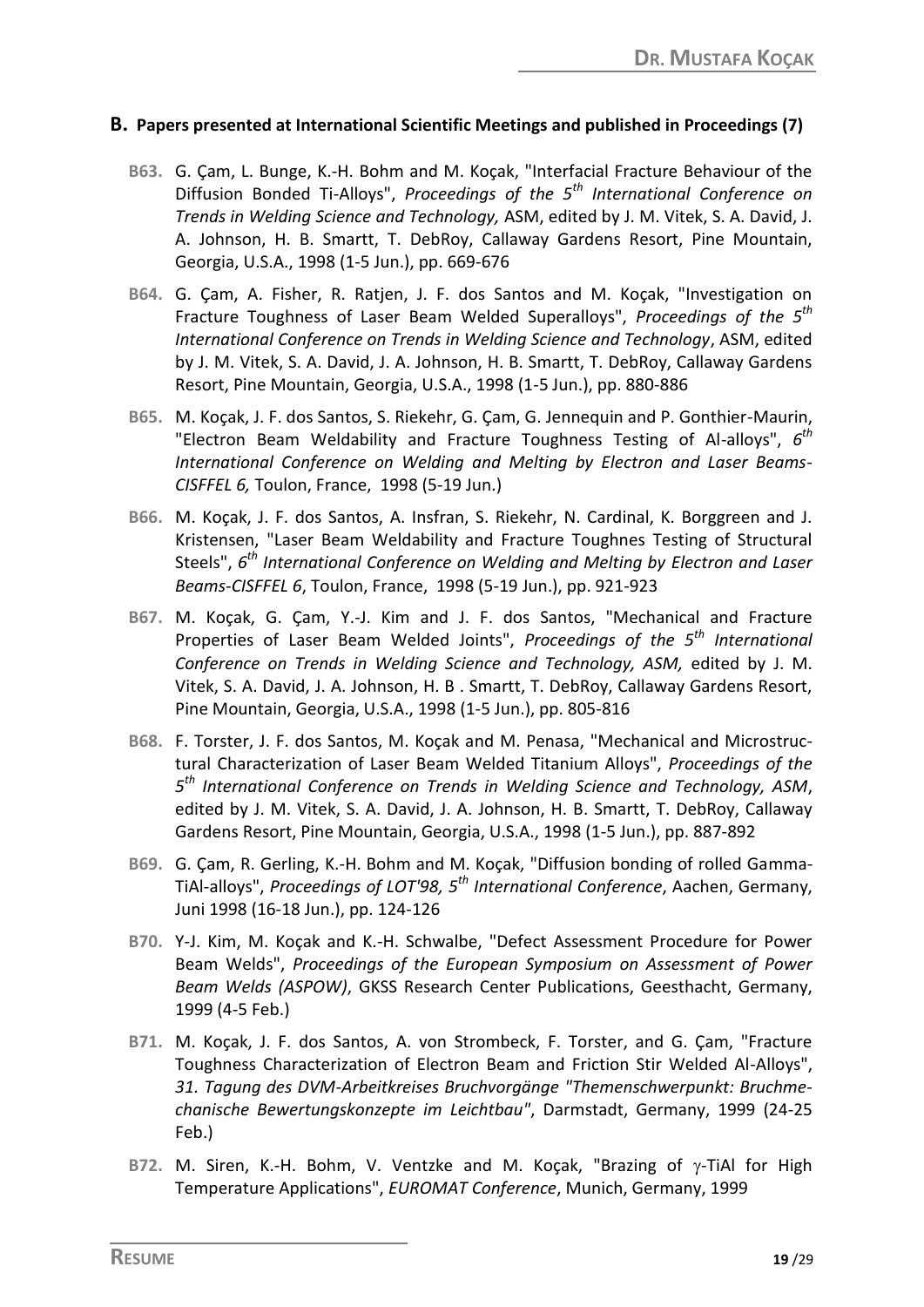#### **B. Papers presented at International Scientific Meetings and published in Proceedings (8)**

- **B73.** M. Koçak, Y-J. Kim, U. Zerbst and R. A. Ainsworth, "Validation of SINTAP Procedure for Strength Mis-Matched Structures", *18th International Conference on Offshore Mechanics and Arctic Engineering - OMAE,* Newfoundland, Canada, 1999 (Jul.)
- **B74.** G. Jennequin, P. Gonthier-Maurin, M. Koçak and M. Horstmann, "Fatigue Testing of Electron Beam and MIG Welded Aluminum Alloy 7020 Structural Beams", *Proceedings of the European Symposium on Assessment of Power Beam Welds (ASPOW)*, GKSS Research Center, Geesthacht, Germany, 1999 (4-5 Feb.)
- **B75.** H. S. Tuncel, M. Koçak, M. Horstmann, B. Ladiges and W. Rath, "Laser Welding and Testing of Stainless Steel Sheets", *Proceedings of the European Symposium on Assessment of Power Beam Welds (ASPOW),* GKSS Research Center, Geesthacht, Germany, 1999 (4-5 Feb.)
- **B76.** M. Koçak, "Laser Welding", *NIMR Annual Congress*, The Netherlands Institute for Metals Research, Noordwijkerhout, The Netherlands, 2000 (13-14 Dec.)
- **B77.** M. Koçak, M. Horstmann, V. Ventzke, M. Bram, A. Laptev and H. P. Buchkremer, "Deformation and Fracture Analysis of Stainless Steel and Titanium Foams", *2 nd International Conference on Cellular Metals and Metal Foaming Technology (MetFoam 2001)*, Bremen, Germany, 2001 (18-21 Jun.)
- **B78.** M. Pakdil, M. Koçak and G. Çam, "Difüzyon Kaynaklı Ti-Alışımlarının Kırılma Davranışları", *5. Uluslararası Kırılma Konferansı/ The 5th International Fracture Conference,* Elazığ, Turkey, 2001 (6-8 Sep.), pp. 35-48
- **B79.** M. Koçak, J. F. dos Santos, R. Segar, P. Toussaint and J.-J. Dufrane, "Development of Supermartensitic Stainless Steels and their Microstructural and Mechanical Characterization", *International Conference Stainless Steel World 2001*, The Hague, The Netherlands, Nov. 2001 (13-15 Nov.)
- **B80.** M. Koçak, "Analysis of Fracture Performance of Laser and Electron Beam Welded Steels", *75th Anniversary of Japan Welding Society, 7th International Welding Symposium,* Kobe, Japan, 2001 (20-22 Nov.)
- **B81.** M. Koçak, "Trends in Laser Beam Welding Technology and Fracture Assessment of Welded Joints", *5 th International Workshop on Ultra-Steel: Future challenges based on the latest results*, National Research Institute for Metals (NRIM), Tsukuba, Japan 2001 (17-18 Jan.)
- **B82.** N. Gubeljak, M. Koçak and U. Zerbst, "Use of SINTAP Procedure for the Assessment of Strength Mis-Matched HSLA Steel Welds", *Presented at the International Institute of Welding Conference on Joining Technologies of Dissimilar Materials and Structural Integrity Problems,* Ljubljana, Slovenia, 2001 (12 Jul.) – Invited Lecture
- **B83.** P. Staron, M. Koçak, S. Willams, "Analysis of Residual Stresses in Friction Stir Welded Al-Sheets", *Int. Conference on Neutron Scattering (ICNS),* Munich, Germany, 2001 (9 Sep.)
- **B84.** Y. Madi, J. Besson, G. Martin, Patrick Hornet and M. Koçak, "Fracture Behaviour Of Mis-Matched Dissimilar Welds: Numerical Simulation Using Local Approach", *ASME Pressure Vessel and Piping Conference,* Vancouver, Canada, 2002 (4-8 Aug.)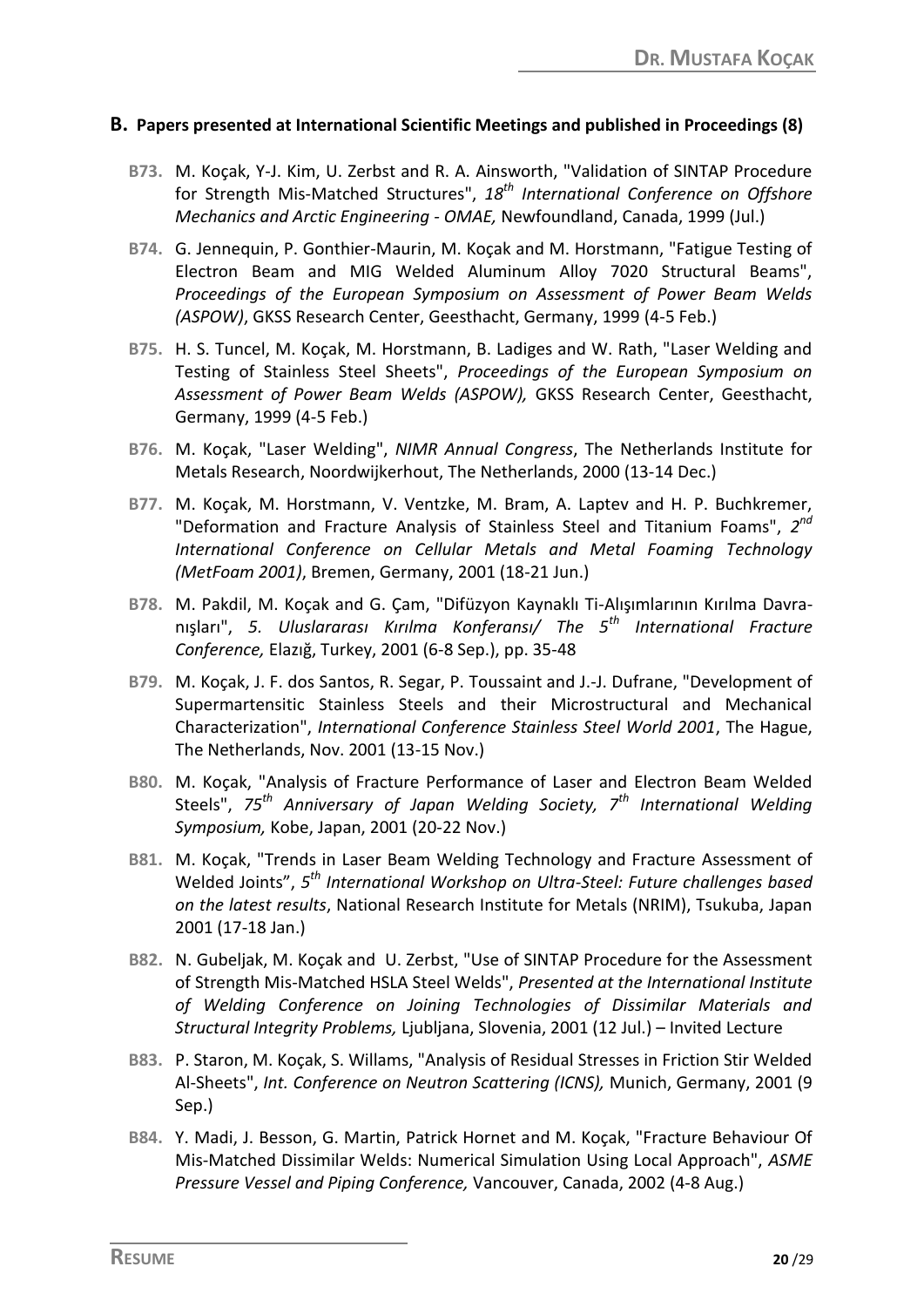#### **B. Papers presented at International Scientific Meetings and published in Proceedings (9)**

- **B85.** R. Segar, M. Koçak, S. Riekehr, C. Riberio, V. Ventzke, J. F. dos Santos, I. Stibe-Springer and R. Hoffmann, "CTOD Fracture Toughness and Microstructural Characteristics of 13%Cr Stainless Steel Electron Beam Welds", *Proceedings of the International Conference on Supermartensitic Stainless Steel, SS2002,* Brussels, Belgium, 2002 (3-4 Oct.)
- **B86.** G. Martin, P. Hornet, M. Koçak and A. Motarjemi, "Fracture Behaviour of a Ferritic-Austenitic Dissimilar Weld-Experimental Results", *Proceedings of PVP2002, ASME Pressure Vessels and Piping Conference,* Vancouver, Canada, 2002 (4-8 Aug.)
- **B87.** A. K. Motarjemi, M. Koçak, R. Segar and S. Riekehr, "Prediction of Fracture Behaviour of 13%Cr Stainless Steel Welds using SINTAP Defect Assessment Procedure", *Proceedings of the International Conference on Supermartensitic Stainless Steel, SS2002*, Belgian Welding Institute, Brussels, Belgium, 2002 (3-4 Oct.)
- **B88.** M. Koçak, R. Segar, S. Riekehr, V. Ventzke, J. F. dos Santos, J. Heather and W. Schaefer, C. Jochum and H. Heuser, "Fracture Behaviour Evaluation of 13%Cr Stainless Steels Welded with SAW Process using CTOD and Wide Plate Tests", *Proceedings of the International Conference on Supermartensitic Stainless Steel, SS2002,* Brussels, Belgium, 2002 (3-4 Oct.)
- **B89.** M. Koçak and A. Motarjemi, "Structural Integrity of Advanced Welded Structures", *IIW International Conference on Advanced Processes and Technologies in Welding and Allied Processes*, Copenhagen, Denmark, 2002 (24-25 Jun.)
- **B90.** M. Koçak and W. V. Vaidya, "Laser Beam and Friction Stir Welding of Al-Alloys: Process-Property-Performance (3P) Relationship", *25th Anniversary of BIAS, Laser-Anwendungsforum,* BIAS Bremen, Bremen, Germany, 2003 (12-13 Sep.)
- **B91.** E. Seib, M. Koçak, H. Assler and M. Pacchione, "Fracture Assessment of Laser Beam Welded Aluminum Panels" *11th International Conference on Fracture (ICF),* Turin, Italy, 2005 (20-25 Mar.)
- **B92.** M. Koçak, E. Seib and A. Motarjemi, "Treatments of structural Welds Using FITNET Fitness-for-Service Procedure: FITNET 06-013", *Proceedings of the International Conference on Fitness-for-service (FITNET 2006): Shell Global Solutions,* Amsterdam, The Netherlands, (ISBN 978-3-00-021084-6), 2006 (17-19 May)
- **B93.** E. Seib, V. M. Uz and M. Koçak, "Fracture Analysis of Thin-Walled Laser Beam And Friction Stir Welded Al-Alloys using the FITNET Procedure, FITNET 06-019", *Proceedings of the International Conference on Fitness-for-service (FITNET 2006): Shell Global Solutions,* Amsterdam, The Netherlands, (ISBN 978-3-00-021084-6), 2006 (17-19 May)
- **B94.** M. Koçak, S. Webster, J. J. Janosch, R. A. Ainsworth and R. Koers, "Fitness-for-Service Analysis of Structures using FITNET Procedure: An Overview*", Proceedings of the 9th International Conference on Engineering Structural Integrity: Research, Development and Application*, Beijing, China, EMAS Publishing, 2007 (15-19 Oct.), Vol. I, pp. 161-179
- **B95.** M. Koçak., "FITNET Fitness-for-Service Procedure: An Overview", *European Seminar on Pressure Equipment (ESOPE)*, Paris, France, 2007 (9-11 Oct.)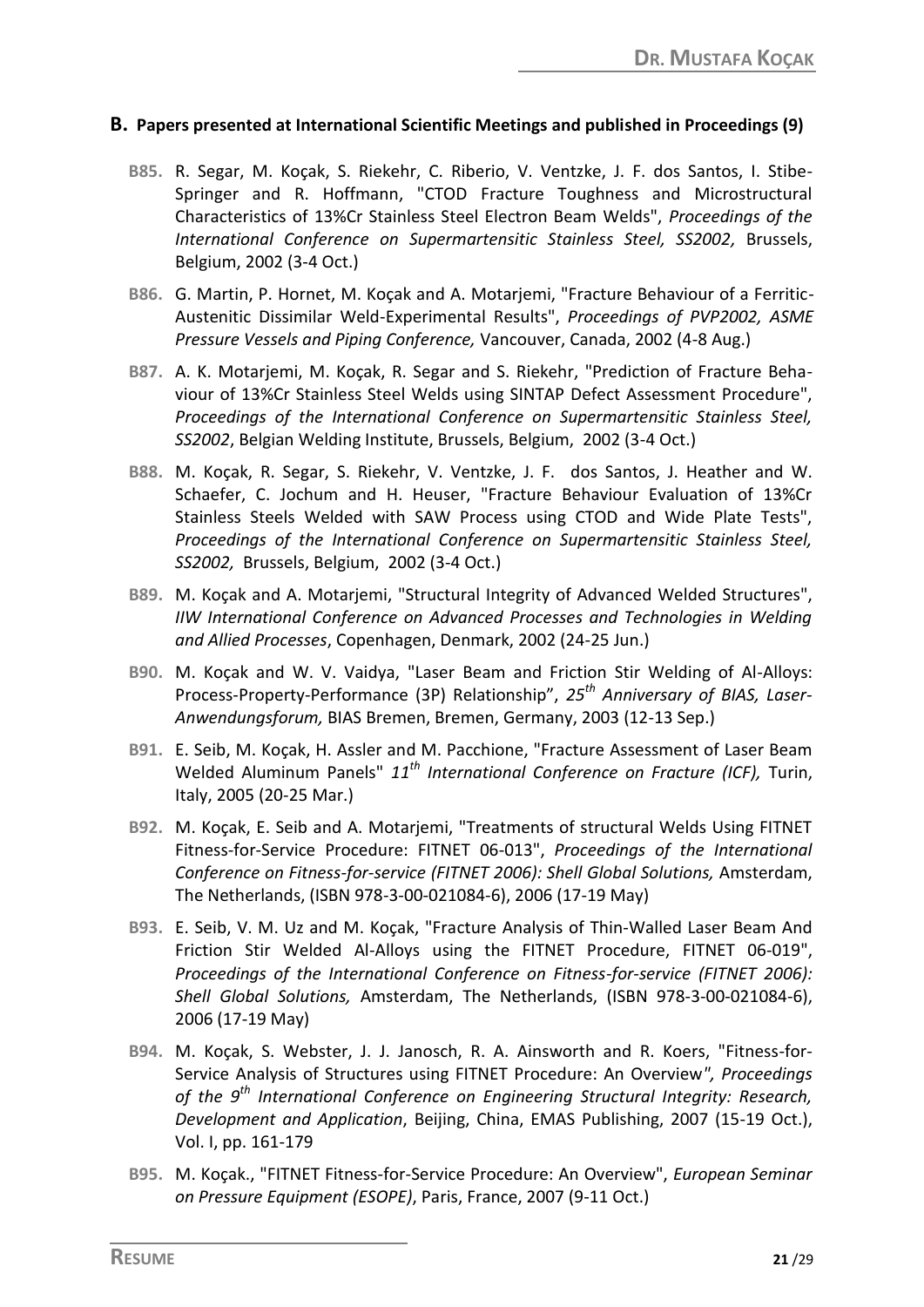#### **B. Papers presented at International Scientific Meetings and published in Proceedings (10)**

- **B96.** M. Koçak, S. Webster, J. J. Janosch, R. A. Ainsworth and R. Koers, "Fitness-for-Service Analysis of Structures using the FITNET Procedure: An Overview", *Zuverlässigkeit von Bauteilen durch bruchmechaniche Bewertung: Regelwerke, Anwendungen und Trends, 40. Tagung des DVM-Arbeitskreises Bruchvorgänge*, Stuttgart, Germany, 2008 (19-20 Feb.)
- **B97.** M. Koçak., "FITNET Fitness-for-Service Procedure: An Overview*", Proceedings of the 40. Tagung des DVM-Arbeitskreises Bruchvorgänge,* Stuttgart, Germany, 2008 (19- 20 Feb.)
- **B98.** M.-V. Uz, M. Koçak, F. Lemaitre, J.-C. Ehrström, S. Kempa and F. Bron, "New Design Philosophy for Improvement of Damage Tolerance of Welded Airframe Structure", *Proceedings of the 1st EUCOMAS, European Conference on Materials and Structures in Aerospace,* Berlin, Germany, 2008 (26-27 May)
- **B99.** S. Alexandrov and M. Koçak, "Effect of Three-Dimensional Deformation on the Limit Load of Highly Weld Strength Undermatched Specimens under Tension", *Proceedings of the IMechE, Vol. 222, Part C: J. Mechanical Engineering Science*, JMES 653, 2008
- **B100.**J. Herzen, F. Beckmann, S. Riekehr, F. S. Bayraktar, A. Haibel, P. Staron, T. Donath, S. Utcke, M. Koçak, and A. Schreyer, "SRμCT Study of Crack Propagation Within Laser Welded Aluminum-Alloy T-Joints", *Proceedings of SPIE Conference: Developments in X-Ray Tomography VI,* San Diego, U.S.A., 2008
- **B101.** I. Hadley and M. Koçak, "Overview of the European FITNET Fitness-for-Service Procedure", *Proceedings of the ASME 27th International Conference on Offshore Mechanics and Arctic Engineering OMAE2008*, Estoril, Portugal, 2008 (15-20 Jun.)
- **B102**. M. Koçak, I. Hadley and R. Koers, "European Fitness-for-Service Procedure-FITNET: Application to Pipeline Integrity", *Proceeding of the 8th International Welding Symposium,* Kyoto, Japan, 2008 (16-18 Nov.)
- **B103.** M. Koçak, "Trends in Laser Beam Welded Damage Tolerant Al-alloys", *4 th Aluminum Symposium*, Istanbul, Turkey, 2009 (15-16 Oct.)
- **B104.** S. E. Eren, A. Tonti, B. Petrovski, V. Ventzke and M. Koçak, "Testing and Characterization of Service Exposed P22 Welded Steel", *Proceeding of the 63rd Annual Assembly & International Conference of the International Institute of Welding*, AWST 2010, Istanbul, Turkey, 2010 (11-17 Jul.)
- **B105.** M. Koçak, "Structural Integrity of Welded Structures: Process-Property-Performance (3P) Relationship", *Proceeding of the 63rd Annual Assembly & International Conference of the International Institute of Welding*, AWST 2010, Istanbul, Turkey, 2010 (11-17 Jul.)
- **B106.** S. E. Eren, S. Zacke, M. Koçak and W. Fricke, "Fracture Integrity Assessment of Gap Filling Welds for Ship Structures using the European FFS Procedure FITNET", *Proceeding of the 63rd Annual Assembly & International Conference of the International Institute of Welding,* AWST 2010, Istanbul, Turkey, 2010 (11-17 Jul.)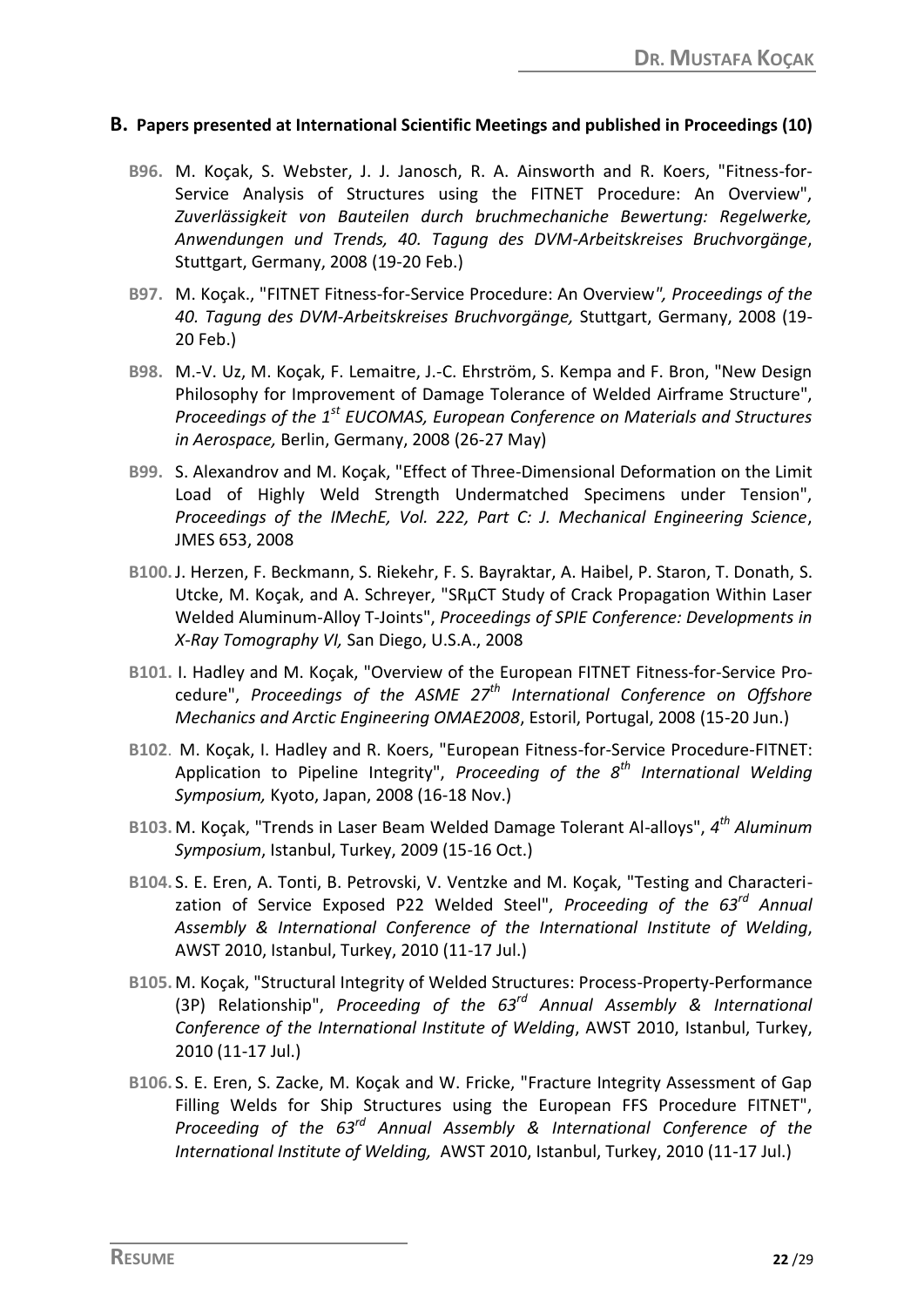#### **B. Papers presented at International Scientific Meetings and published in Proceedings (11)**

- **B107.** S. E. Eren, M. Koçak and K. M. Nikbin, "Advancing the Damage Tolerance of Laser Beam Welded Steels Using the Crenellation Technique", *Proceeding of the 63rd Annual Assembly & International Conference of the International Institute of Welding*, AWST 2010, Istanbul, Turkey, 2010 (11-17 Jul.)
- **B108.** S. Simoes, F. Viana, V. Ventzke, M. Koçak, A. S. Ramos, M. T. Vieira and M. F. Vieira, "Solid-State Diffusion Bonding of TiAl by Nanostructured Materials", *Proceeding of the 63rd Annual Assembly & International Conference of the International Institute of Welding*, AWST 2010, Istanbul, Turkey, 2010 (11-17 Jul.)
- **B109.** S. Zacke, W, Fricke, S. E. Eren and M. Koçak, "Effects of Welding Technique, Material and Loading on the Fatigue Strength of Butt Joints Welded with Wide Gaps", *Proceeding of the 63rd Annual Assembly & International Conference of the International Institute of Welding*, AWST 2010, Istanbul, Turkey, 2010 (11-17 Jul.)
- **B110.**G. Çam, O. Özdemir and M. Koçak, "Progress in Low Transformation Temperature (LTT) Filler Wires: Review*", Proceeding of the 63rd Annual Assembly & International Conference of the International Institute of Welding*, AWST 2010, Istanbul, Turkey, 2010 (11-17 Jul.)
- **B111.**H. D. Gençkan, S. Keskinkılıç, E. Saraçoğlu and M. Koçak, "The Comparison of the Microstructure and Mechanical Properties of Flux-cored Wires (FCW*)", Proceeding of the 63rd Annual Assembly & International Conference of the International Institute of Welding*, AWST 2010, Istanbul, Turkey, 2010 (11-17 Jul.)
- **B112.** M. I. Işık, S. Timur, O. Engin and M. Koçak, "Manufacturing and Girth Welding Assessment of X 80 High Grade Pipeline Steels", *Proceeding of the 63rd Annual Assembly & International Conference of the International Institute of Welding*, AWST 2010, Istanbul, Turkey, 2010 (11-17 Jul.)
- **B113.**Ö. Boydak, S. Keskinkılıç and M. Koçak, "Microstructural and Mechanical Characterization of High Temperature and Creep Resistant Steel Weldments", *Proceeding of the 63rd Annual Assembly & International Conference of the International Institute of Welding,* AWST 2010, Istanbul, Turkey, 2010 (11-17 Jul.)
- **B114.** M. Koçak and H. D. Gençkan, "Advances in Fracture Assessment of Welded Structures: Roles of Weld Metal Properties", *International Congress on Advances in Welding Science and Technology for Construction, Energy and Transportation Systems,* AWST 2011, Antalya, Turkey, 2011 (24-25 Oct.), pp. 35-43
- **B115.** O. Özdemir, S. Keskinkılıç, M. Koçak and G. Çam, "Distortion Analysis of High Strength Steel Plates Welded with Different LTT Electrodes", *International Congress on Advances in Welding Science and Technology for Construction, Energy and Transportation Systems,* AWST 2011, Antalya, Turkey, 2011 (24-25 Oct.), pp. 501- 504
- **B116.** C. Gerritsen, S. Daneshpour, M. Koçak, S. Riekehr, "Weerstand-Versus Laserpuntlassen", *Lastechniek*, 2011 (Feb.), pp. 18-22
- B117. H. D. Gençkan and M. Koçak, "Orbital Kaynak Teknolojisi ile Doğal Gaz Boru Hattı Kaynaklarının GerçekleştirilmesiI", ITÇ 2012 - III. İleri Teknolojiler Çalıştayı, 2012 ( 4– 6 Oct.)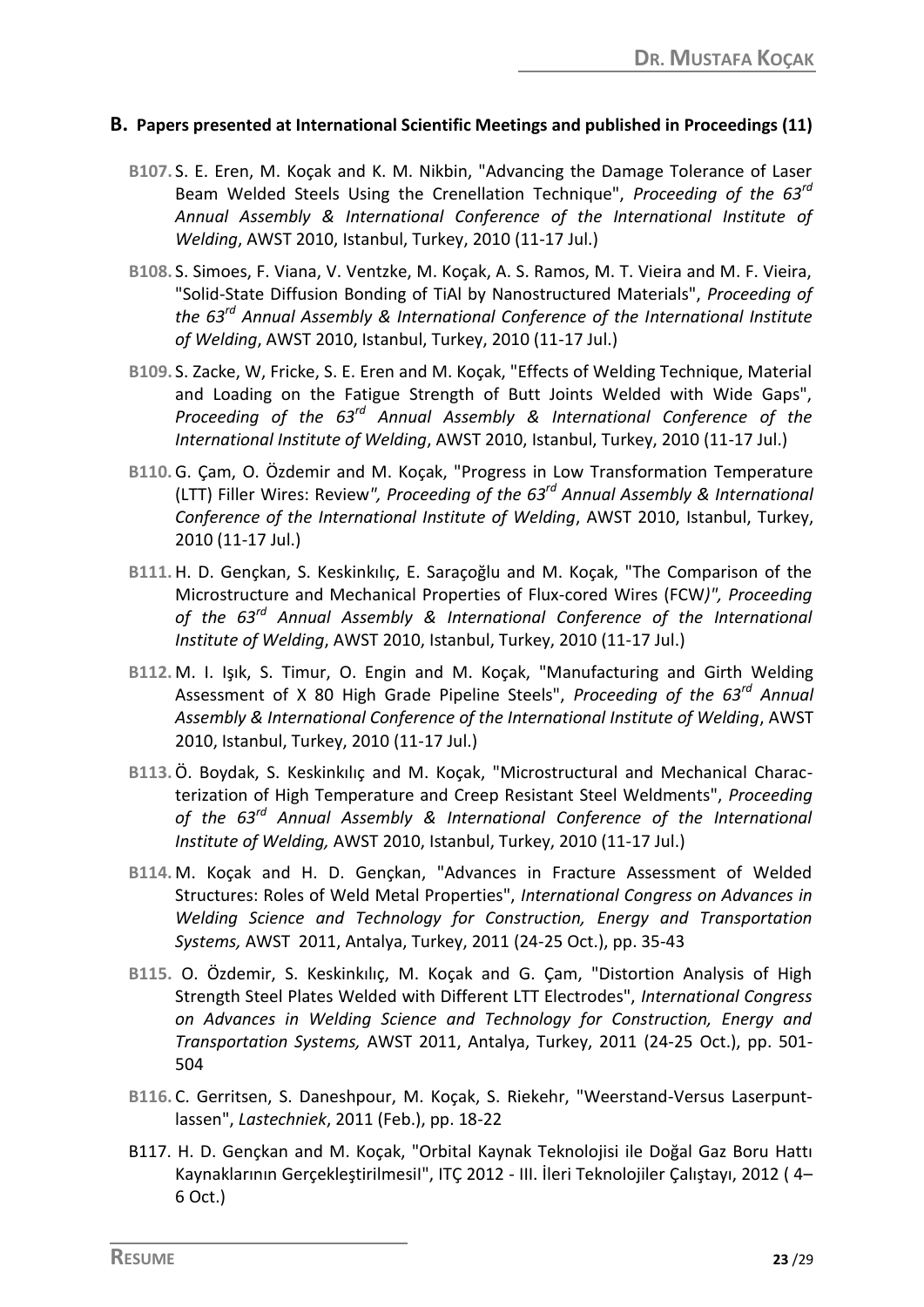- B118. H. D. Gençkan, E. Bal and M. Koçak, "Investigation into Mechanical Properties of High Strength Linepipe Steel Welded with Different Solid Wires" , International Conference on Welding Technologies and Exhibition 2012 (23-25 May), Ankara, Turkey
- B119. H. D. Gençkan, F. Ç. Şahin, Y. Taptik and M. Koçak, " X-80 Çelik Sınıfı Doğal Gaz Borularında Orbital Kaynak Teknolojisi ve Kaynak Özellikleri", 3<sup>rd</sup> International Conference on Welding Technologies and Exhibition (ICWET'14), 21-23 May 2014, Manisa- TURKEY.
- B120. H. D. Gençkan, E. Keyvan and M. Koçak, " Robotik Kaynak Sitemlerinin Vagon Boji Uygulamasi", 3<sup>rd</sup> International Conference on Welding Technologies and Exhibition (ICWET'14), 21-23 May 2014, Manisa- TURKEY.
- B121. U. Gürol, B. Turgut, N. Güleçyüz, S. Dilibal and M. Koçak '' Development of Multi-Material Components Via Robotic Wire Arc Additive Manufacturing, 5th International Congress On 3D Printing (Additive Manufacturing) Technologies And Digital Industry, 3-5 June 2021, Antalya- TURKEY.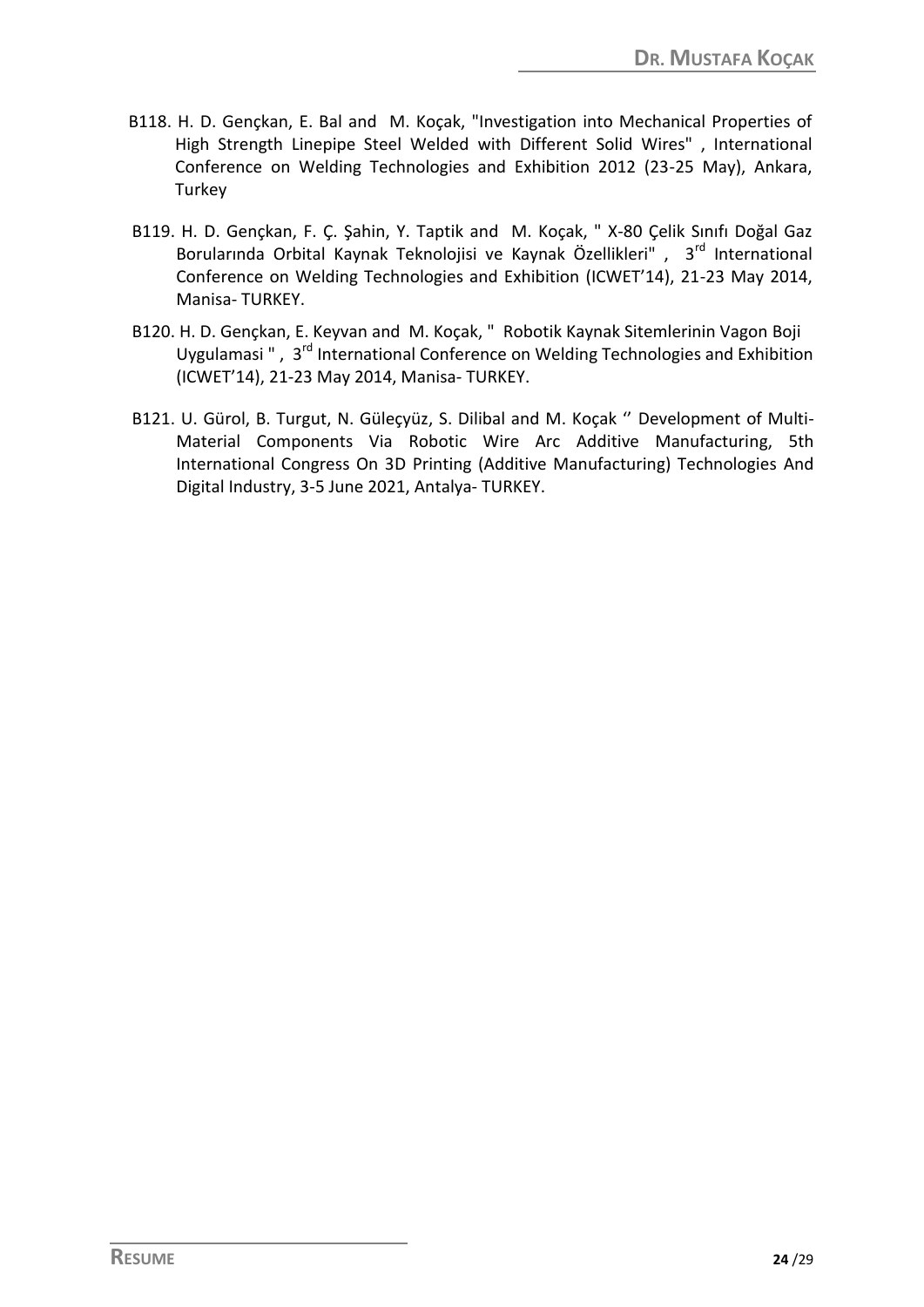### **C. International Books and Chapters (Editorial)**

- **C1**. M. Koçak, Ed.: Proceedings of the International Conference "WELDING`90: Technology, Material, Fracture", GKSS Research Center, Geesthacht, Germany, *Published by IITT-International,* Gournay-Sur-Marne, France, pp. 423, 1990 (22-24 Oct.), *ISBN 2-907 669-15-X*
- **C2.** K.-H. Schwalbe and M. Koçak, "Mis-Matching of Welds, ESIS 17", *Proceedings of the International Symposium on Mis-Matching of Welds*, edited by M. Koçak, GKSS Research Center, Geesthacht, Germany, 1993, Mechanical Engineering Publications, London, U.K., 1994
- **C3.** K.-H. Schwalbe and M. Koçak, "Mis-Matching of Interfaces and Weld", *Proceedings of the Second International Symposium on Mis-Matching of Welds,* edited by M. Koçak, GKSS Research Center, Geesthacht, Germany, 1997, *ISBN 3-00-001951-0*
- **C4.** P. Staron, F. S. Bayraktar, M. Koçak, A. Schreyer, U. Cihak, H. Clemens and M. Stockinger, "Diffraction-Based Residual Stress Analysis Applied to Problems in the Aircraft Industry", edited by W. Reimers, A. R. Pyzalla, A. Schreyer and H. Clemens, "Neutrons and Synchrotron Radiation in Engineering Materials Science", Wiley-VCH Verlag GmbH &Co. KGaA, Weinheim, Germany, 2006, pp. 389-411, *ISBN978-3-527- 31533-8*
- **C5.** M. Koçak, "FITNET 2006, International Conference on Fitness-for-Service", *Conference Proceeding*, GKSS Research Center, Geesthacht, Germany, 2006, *ISBN 978-3-00-021084-6*
- **C6.** M. Koçak, S. Webster, J. J. Janosch, R.A. Ainsworth and R. Koers, "FITNET Fitnessfor-Service (FFS) – Procedure (Vol. 1)", 2008, GKSS Research Center, Geesthacht, Germany, *ISBN: 978-3-940923-00-4*
- **C7.** M. Koçak, I. Hadley, S. Szavai, Y. Tkach and N. Taylor, "FITNET Fitness-for-Service (FFS) – Annex (Vol. 2)", GKSS Research Center, Geesthacht, Germany, 2008, *ISBN: 978-3-940923-01-1*
- **C8.** M. Koçak, "Proceeding of the International Conference on Advances in Welding Science& Technology for Construction, Energy & Transportation AWST-2010", GEV, Istanbul, Turkey, 2010 (11-17 Jun.), pp. 863, *ISBN 978-605-61419-1-1*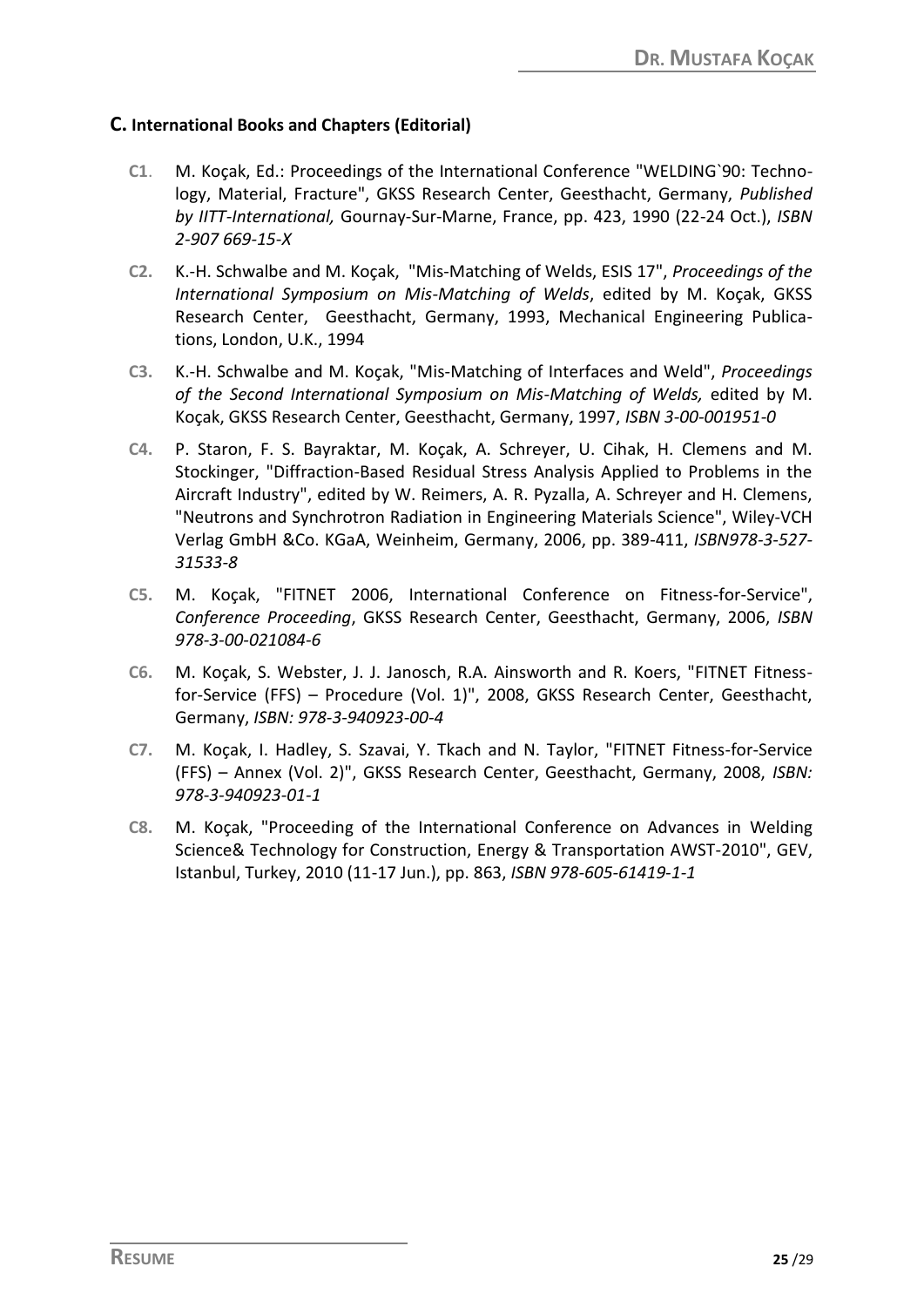#### **D. Papers presented at National Scientific Meetings**

- **D1.** G. Çam, K.-H. Bohm, J. Müller and M. Koçak, "Microstructural Development during Diffusion Bonding of Gamma-TiAl", *International Welding Technology`96 Symposium*, Gedik Education Foundation, GEV Kateme, Istanbul, Turkey, 1996 (15- 17 May), pp. 25-35, *GKSS 96/E/49*
- **D2.** Ç. Yeni, S. Erim, G. Çam and M. Koçak, "Microstructural Features and Fracture Behaviour of Laser Welded Similar and Dissimilar Steel Joints", *International Welding Technology`96 Symposium,* Gedik Education Foundation, GEV Kateme, Istanbul, Turkey, 1996 (15-17 May), pp. 235-247, *GKSS 96/E/50*
- **D3.** G. Çam, G. İpekoğlu, Pakdil and M. Koçak, "Aramis Deneyi ile Plastik Deformasyon Gelişiminin Belirlenmesi", *9. Denizli Malzeme Sempozyumu,* Denizli, Turkey, 2002, pp. 89-91
- **D4.** G. İpekoğlu, G. Çam and M. Koçak, "Difüzyon Kaynaklı TiAl Alaşımının İçyapı ve Mekanik Özelliklerinin İncelenmesi", *TMMOB Makina Mühendisleri Odası, Kaynak Teknolojisi IV. Ulusal Kongre ve Sergisi,* Kocaeli, Turkey, 2003 (24-26 Oct.), pp. 127- 144
- **D5.** U. Özdemir, M. Koçak and G. Çam, "Difüzyon Kaynaklı TiAl-Ti6Al4V Alaşımlarının Içyapı ve Mekanik Karakterizasyonu", *TMMOB Makina Mühendisleri Odasi, Kaynak Teknolojisi IV. Ulusal Kongre ve Sergisi,* Kocaeli, Turkey, 2003 (24-26 Oct.), pp. 147- 164
- **D6.** M. Koçak, "Kaynak Teknolojilerinde Eğitim ve Standardizasyonun Uluslararası Boyutu ve Türkiye", *TMMOB - Kaynak Teknolojisi VII. Ulusal Kongre ve Sergisi,* Ankara, Turkey, 2009 (13-14 Nov.) – Invited Lecture
- **D7.** M. Koçak, "Structural Weld and their Present and Future Challenges", (Keynote Speaker) AMPT 2011 – *14th International Conference on Advances in Materials & Processing Technologies,* Istanbul, Turkey, 2011
- **D8.** M. Koçak, "Importance of Fracture Mechanics for Design and Safety of Welded Structures", *9. Uluslararası Kırılma Konferansı/ 9th International Fracture Conference,* Yıldız Teknik Üniversitesi, Istanbul, Turkey, 2011 (19-21 Oct.) – Invited Lecture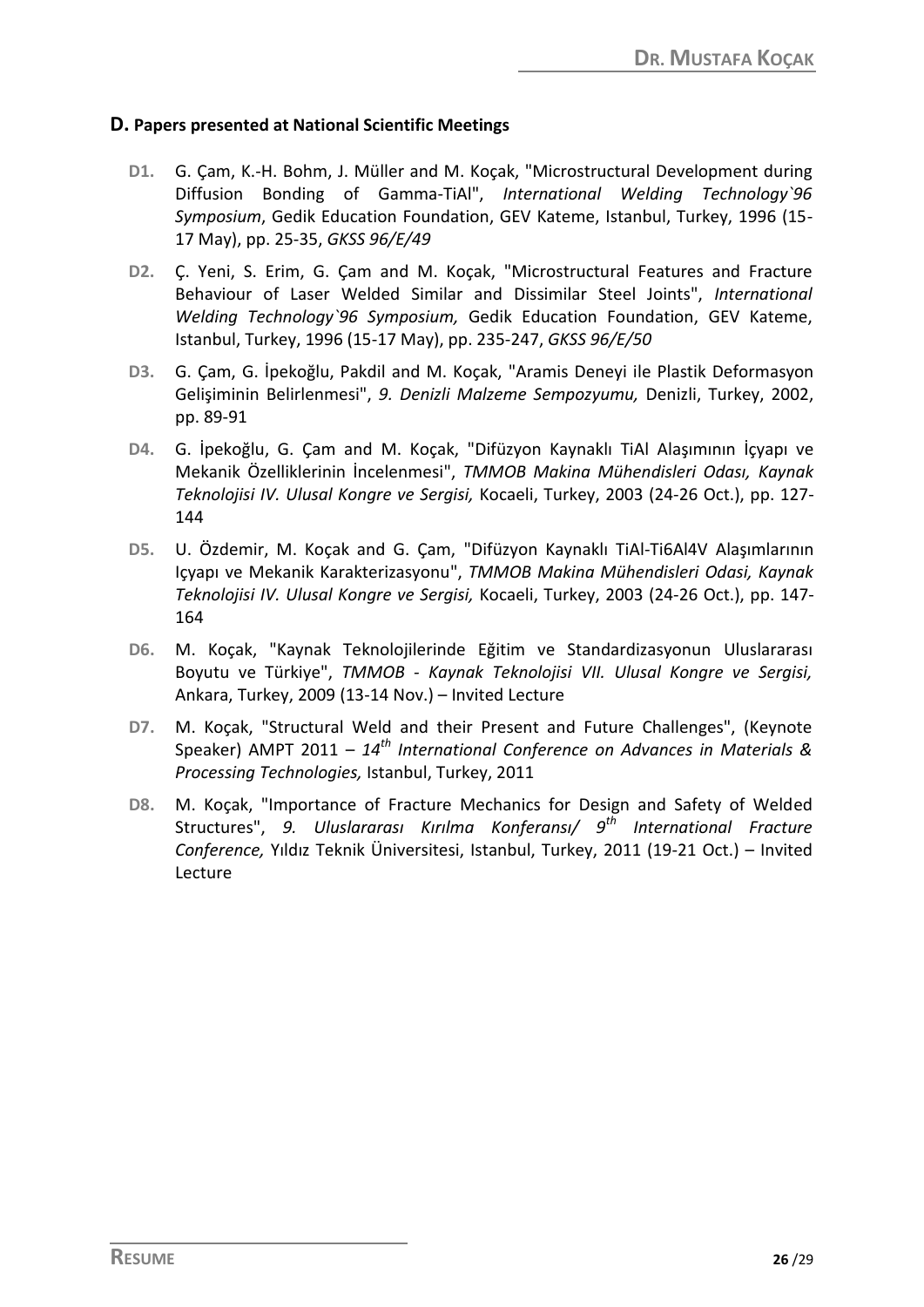### **E. Other Publications (1)**

- **E1.** M. Koçak, "Fatigue Crack Growth in Aircraft Structures", *Ph. D. Thesis*, University of Bath, School of Engineering, U.K., 1982
- **E2.** M. Koçak, "Micromechanism of the Ductile Fracture of Pressure Vessel Steel Grade A533 B", *SRC Research Project - Final Report*, University of Liverpool, Liverpool, U.K., 1984
- **E3.** M. Koçak, S. Yao and L. Chen, "Fracture Behaviour of the Local Brittle Zones of Offshore Weldments", *Integrity of Offshore Structures - 4*, edited by D. Faulkner, M.J. Cowling and A. Incecik, Elsevier Applied Science, U.K., 1990 pp. 365-379, *GKSS 90/E/20*
- **E4**. S. Yao and M. Koçak, "Influence of Titanium on HAZ Microstructure and Toughness of Offshore Steel Welds: Literature Review-Part 1", *GKSS Report 90/E/39,* 1990, pp. 1-52
- **E5.** M. Koçak and J. Heerens, "Report of Round Robin Exercise Effect of EDM Notching and Fatigue Precracking Methods on CTOD Fracture Toughness Values of Welds", *GKSS 91/E/91,* 1991
- **E6.** F. M. Burdekin, M. Koçak, K.-H. Schwalbe and R. Denys, "Draft Definitive Statement on the Significance of Mis-Match of Strength in Welds", *International Institute of Welding IIW 1993 Annual Assembly IIW Doc. X-1282-93,* 1993
- **E7.** J. Schröder, J. H. Root, T. M. Holden and M. Koçak, "Residual Stress Characterization of Ferritic Weldments", *GKSS Report 93/E/82,* 1994
- **E8.** M. Koçak, "Weld Mis-Match Effect", Proceedings of the intermediate meeting of the IIW Sub Comm. X-F 28-29, Paris, France, 1994 (Apr.), *IIW Doc. X-F- 015-94*
- **E9.** G. Çam and M. Koçak, "Progress in Joining of Advanced Materials (JAM) Overview", *GKSS 96/E/2,* 1996, pp. 1-80
- **E10.** G. Çam and M. Koçak, "Progress in Superplasticity of Intermetallics Review", GKSS Research Center, Geesthacht, Germany, 1996, *GKSS 96/E/3*
- **E11.** P. Hornet, M. Koçak, A. Cornec and K.–H. Schwalbe, "Fracture of biomaterial joints: Effect of strength mismatch on crack resistance curves*", Weld Mis-Match Effect, Annual Report of Sub-commission X-F, IIW Doc. X- 1341-96,* Budapest Assembly, 1996 (Sep.), *IIW Doc. X-F- 001-94*
- **E12.** P. Hornet, M. Koçak, S. Hao, B. Petrovski, A. Cornec and K.–H. Schwalbe, "CTOD(δ5) Estimation on Mismatched Wide-Plates by using the ETM Procedure", *Weld Mis-Match Effect, Annual Report of Sub-commission X-F, IIW Doc. X- 1341-96,* Budapest Assembly, 1996 (Sep.), *IIW Doc. X-F- 002-94*
- **E13.** M. Koçak, K.-H. Schwalbe, "Fracture of weld joints: Strength mismatch effect", *Weld Mis-Match Effect, Annual Report of Sub-commission X-F, IIW Doc. X- 1341-96,* Budapest Assembly, 1996 (Sep.), IIW Doc. X-F- 003-94
- **E14.** I. Rak, M. Koçak, V. Gliha, N. Gubeljak and Z. Praunseis, "Effect of Global And Local Strength Mismatch on Fracture Toughness of HSLA Steel Weld Joints", *Weld Mis-Match Effect, Annual Report of Sub-commission X-F, IIW Doc. X- 1341-96,* Budapest Assembly, 1996 (Sep.), *IIW Doc. X-F- 020-95*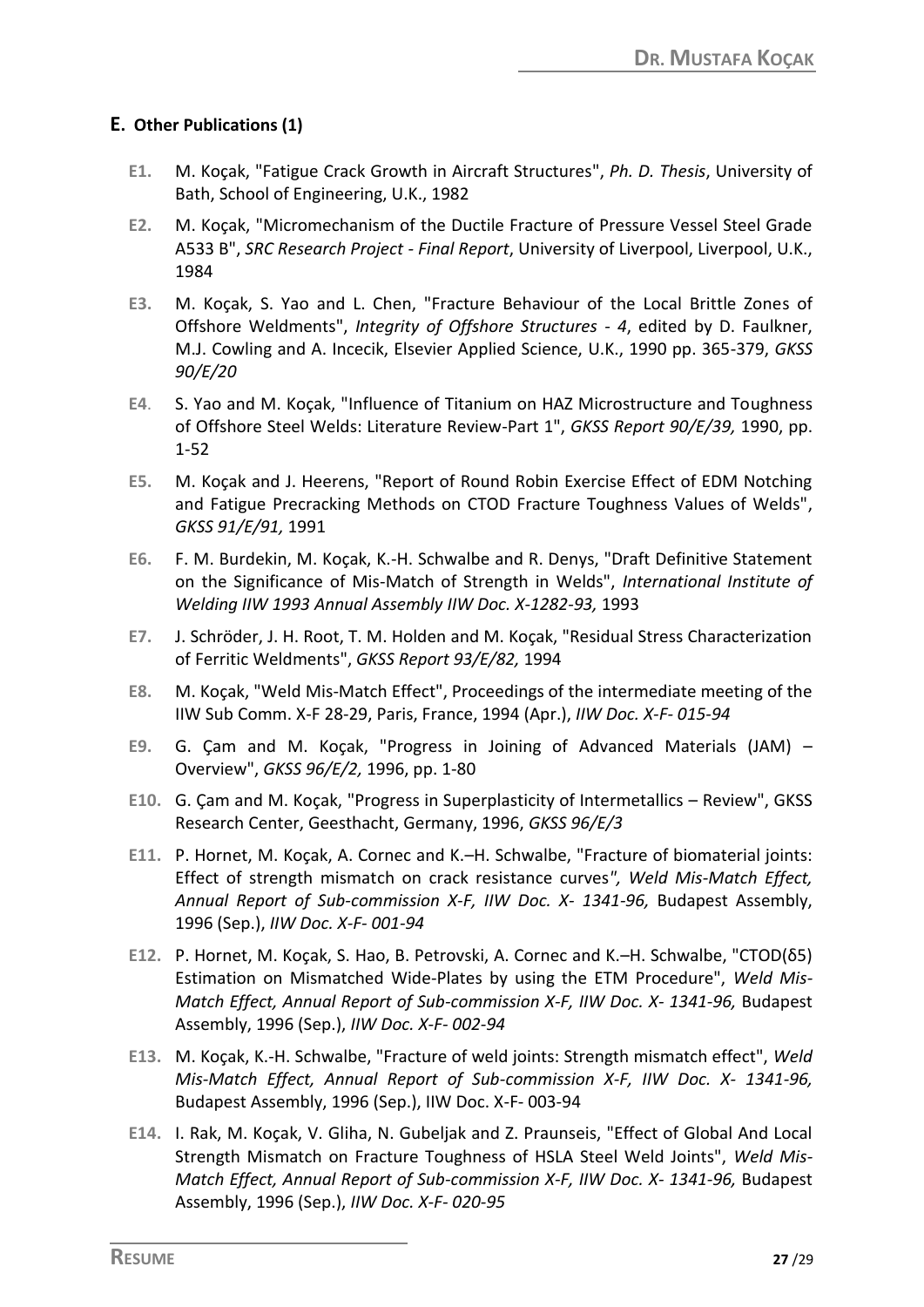### **E. Other Publications (2)**

- **E15.** E. Junghans and M. Koçak, "Effect of Weld Mismatch on Fracture Behavior of Surface Cracked Wide-Plates Containing Repair Welds", *Weld Mis-Match Effect, Annual Report of Sub-commission X-F, IIW Doc. X- 1341-96*, Budapest Assembly, 1996 (Sep.), *IIW Doc. X-F- 025-95*
- **E16.** H.-M. Bauschke, A. Ros and M. Koçak, "Weld Strength Mis-Match Effect on CTOD(δ5) R-curves", *Weld Mis-Match Effect, Annual Report of Sub-commission X-F, IIW Doc. X- 1341-96,* Budapest Assembly, 1996 (Sep.), *IIW Doc. X-F- 026-95*
- **E17.** M. Koçak and R. Denys, "CTOD and Wide Plate Testing of Welds with Particular Emphasis on Mis-Matched Welded Joints", *Weld Mis-Match Effect, Annual Report of Sub-commission X-F, IIW Doc. X- 1341-96,* Budapest Assembly, 1996 (Sep.), *IIW Doc. X-F- 028-95*
- **E18.** M. Koçak, "Weld Mis-Match Effect": *Proceedings of the Second Intermediate Meeting of the IIW Sub Comm. X-F* , 24 April 1995, GKSS Research Center, Geesthacht, *Weld Mis-Match Effect, Annual Report of Sub-commission X-F, IIW Doc. X- 1341-96,* Budapest Assembly, 1996 (Sep.), *IIW Doc. X-F- 030-95*
- **E19.** E. Junghans, M. Koçak and K.- H Schwalbe, "Analysis of the Fracture Behavior of Surface Cracked Wide Plates Containing Overmatched Welds with the Engineering Treatment Model", *Weld Mis-Match Effect, Annual Report of Sub-commission X-F, IIW Doc. X- 1341-96,* Budapest Assembly, 1996 (Sep.), *IIW Doc. X-F- 036-96*
- **E20.** P. Hornet, C. Eripret, M. Koçak and E. Junghans, "Performance of Strength Mis-Macth Welded Joints: Comparison of Experimental and Numerical Results", *Weld Mis-Match Effect, Annual Report of Sub-commission X-F, IIW Doc. X- 1341-96*, Budapest Assembly, 1996 (Sep.), *IIW Doc. X-F- 048-96*
- **E21.** I. Rak, V. Gliha, N. Gubeljak and M. Koçak, "Fracture Behavior of Overmatched High Strength Steel Welds Containing Soft Root Layers", *Weld Mis-Match Effect, Annual Report of Sub-commission X-F, IIW Doc. X- 1341-96,* Budapest Assembly, 1996 (Sep.), *IIW Doc. X-F- 049-96*
- **E22.** G. Çam, L. Heikenheimo, M. Siren, D. Dobi and M. Koçak, "Fracture Behavior of Diffusion Bonded Bi-Material (Ti-Al) Joints", *Weld Mis-Match Effect, Annual Report of Sub-commission X-F, IIW Doc. X- 1341-96,* Budapest Assembly, 1996 (Sep.), *IIW Doc. X-F- 051-96*
- **E23.** M. Koçak, Y. J. Kim and M. Feldmann, "Strength Mis-Match Consideration for the Performance of Welded Column-Beam Steel Connections", 1997, *IIW Doc. XV-947- 97, Doc. X-1378-97, Doc. XV-G-97-07*
- **E24.** F. Angelillo, K. Erb, A. Fischer, R. Ratjen, M. Koçak, P. Lippert and A. Schmidt-zum Berge, "X-Ray Non-Destructive Examination of Laser- and Electron Beam Welded Joints*", Annual IIW Assembly* Hamburg, Germany, 1998 (Sep.), *IIW Doc. X-1412-98*
- **E25.** A. von Strombeck, F. Torster, J. F. dos Santos and M. Koçak, "Mikrostrukturelle und mechanische Eigenschaften von reibrührgeschweißten Verbindungen in Al-Legierungen", *GKSS/ TWI Workshop*, GKSS, Geesthacht, Germany, 1999 (3 May)